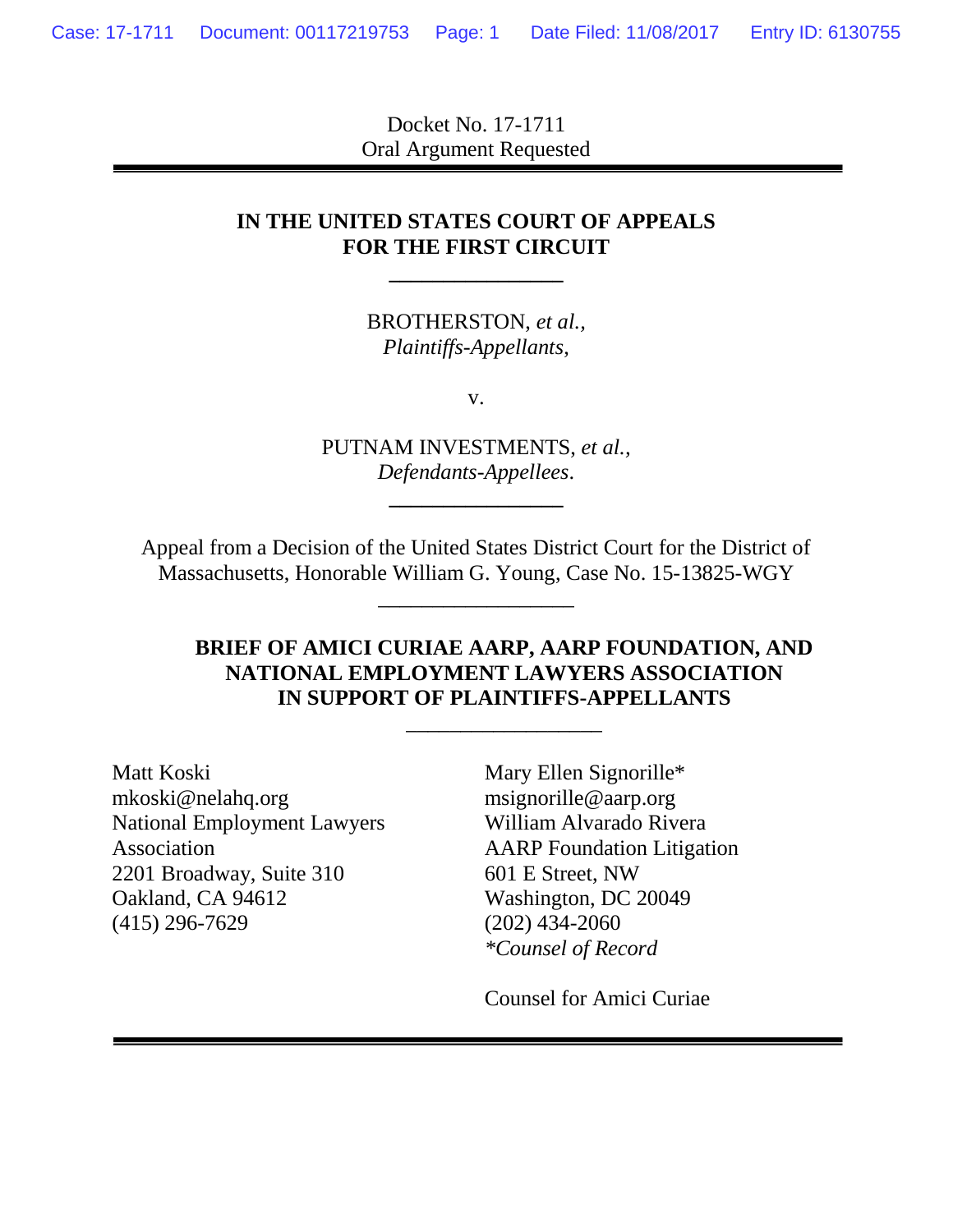#### **CORPORATE DISCLOSURE STATEMENT**

Pursuant to Rule 26.1 of the Federal Rules of Appellate Procedure:

The Internal Revenue Service has determined that AARP is organized and operated exclusively for the promotion of social welfare pursuant to Section 501(c)(4) of the Internal Revenue Code and is exempt from income tax. The Internal Revenue Service has determined that AARP Foundation is organized and operated exclusively for charitable purposes pursuant to Section 501(c)(3) of the Internal Revenue Code and is exempt from income tax. AARP and AARP Foundation are also organized and operated as nonprofit corporations under the District of Columbia Nonprofit Corporation Act.

Other legal entities related to AARP and AARP Foundation include AARP Services, Inc., and Legal Counsel for the Elderly. Neither AARP nor AARP Foundation has a parent corporation, nor has either issued shares or securities. Dated: November 8, 2017 /s/ Mary Ellen Signorille

Mary Ellen Signorille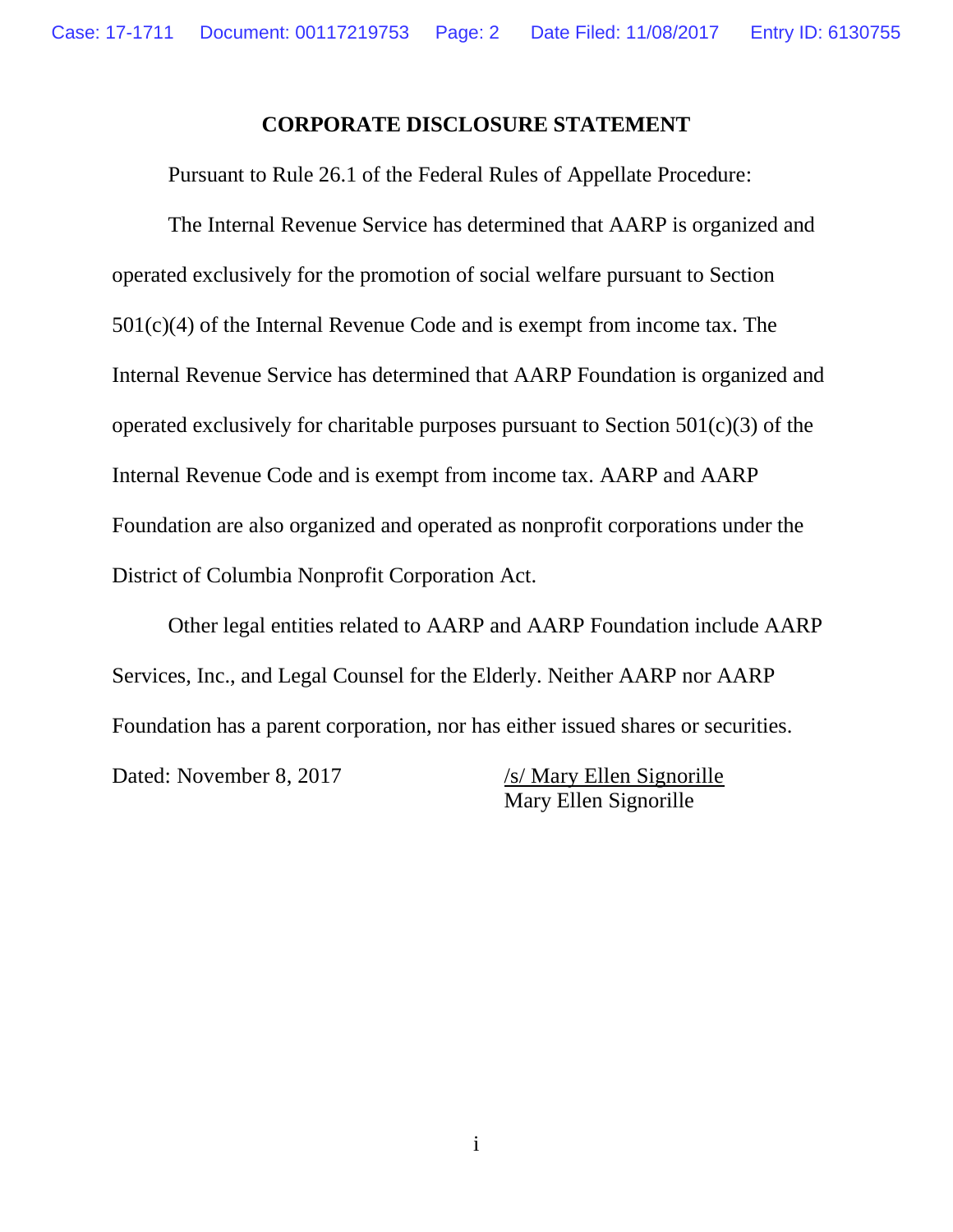## **CORPORATE DISCLOSURE STATEMENT**

Pursuant to Rule 26.1 of the Federal Rules of Appellate Procedure, the National Employment Lawyers Association (NELA) makes the following disclosure: (1) NELA is a private, non-profit organization under Internal Revenue Code  $\S$  501(c)(6); (2) NELA has no parent corporation; and (3) no publicly held corporation or other publicly-held entity owns ten percent (10%) or more of NELA.

Dated: November 8, 2017 /s/ Matt Koski

Matt Koski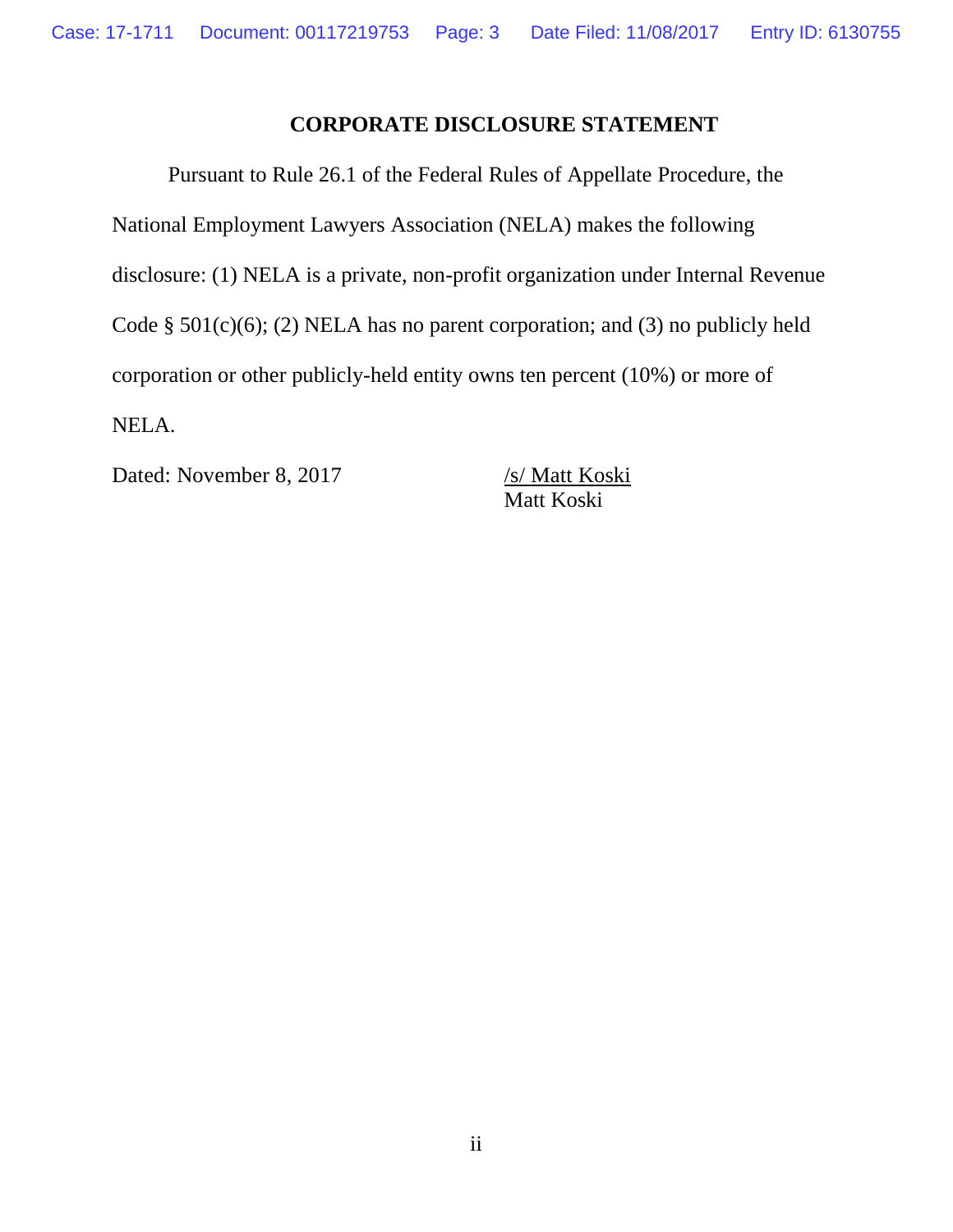# **TABLE OF CONTENTS**

| $\mathbf{I}$ .<br>IT IS ESSENTIAL TO PARTICIPANTS'<br>RETIREMENT SECURITY THAT ERISA BE<br>CONSTRUED TO PROTECT THE TRILLIONS OF                                                                                                                                  |
|-------------------------------------------------------------------------------------------------------------------------------------------------------------------------------------------------------------------------------------------------------------------|
| Congress Enacted ERISA's Fiduciary Standards<br>A.<br>To Protect Pension Plan Assets And, Thus,                                                                                                                                                                   |
| <b>B.</b><br>Although 401(k) Plans Hold Trillions Of Dollars<br>Of Assets And Have Become The Predominant<br>Private Retirement Savings Vehicle, Individual<br><b>Account Balances Are Modest, Warranting</b><br>Fiduciaries' Prudent Investigation Of Investment |
| THE DISTRICT COURT INCORRECTLY RELIED<br>II.<br>UPON COMPLIANCE WITH THE INTERNAL<br><b>MANDATED VETTING PROCESS UNDER THE</b><br><b>INVESTMENT COMPANY ACT OF 1940 TO FIND</b><br>THAT THE FIDUCIARIES DID NOT BREACH                                            |
| A SETTLOR'S CONTRIBUTIONS TO ERISA PLAN<br>III.<br>ACCOUNTS ARE NOT A DEFENSE TO CLAIMS<br>FOR A TRUSTEE'S BREACH OF FIDUCIARY DUTY  16                                                                                                                           |
|                                                                                                                                                                                                                                                                   |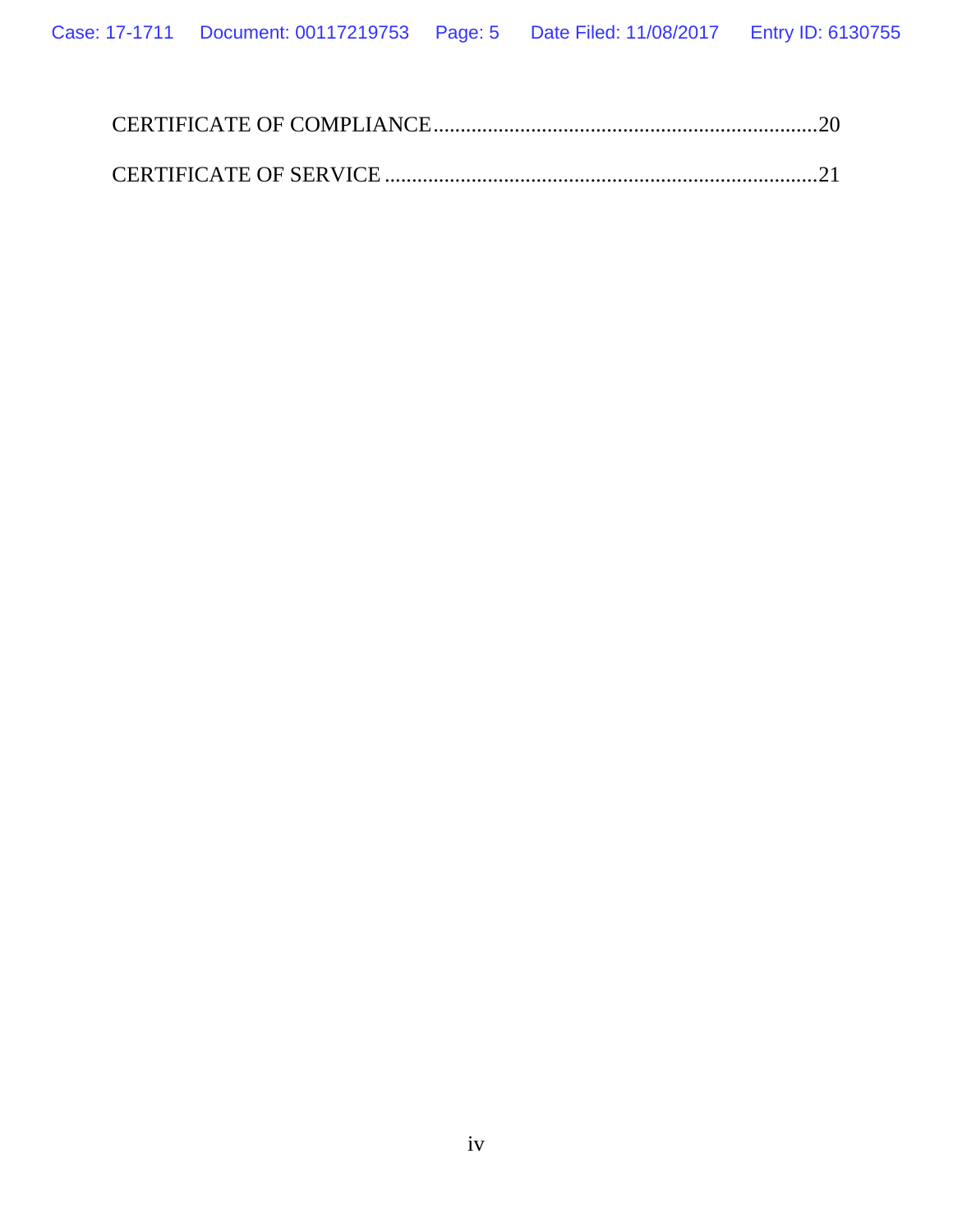# **TABLE OF AUTHORITIES**

# **Cases**

| Ambromovage v. United Mine Workers, 726 F.2d 972 (3d Cir. 1984) 16                                                  |
|---------------------------------------------------------------------------------------------------------------------|
|                                                                                                                     |
| Brotherston v. Putnam Invs., LLC, No. 15-13825-WGY,<br>2017 U.S. Dist. LEXIS 48223 (D. Mass. Mar. 30, 2017)  16, 17 |
| Central States, Se. & Sw. Areas Pension Fund v. Cent. Transp., Inc.,                                                |
|                                                                                                                     |
|                                                                                                                     |
|                                                                                                                     |
|                                                                                                                     |
| Gartenberg v. Merrill Lynch Asset Mgmt., 694 F.2d 923 (2d Cir. 1982)14                                              |
|                                                                                                                     |
| Harris Trust & Sav. Bank v. Salomon Smith Barney, Inc.,                                                             |
|                                                                                                                     |
|                                                                                                                     |
|                                                                                                                     |
| Merrimon v. Unum Life Ins. Co. of Am., 758 F.3d 46 (1st Cir. 2014)  6, 7, 14                                        |
| Nachman Corp. v. Pension Benefit Guar. Corp., 446 U.S. 359 (1980) 5, 16                                             |
| Nedd v. United Mine Workers of Am., 556 F.2d 190 (3d Cir. 1977)16                                                   |
| Pa. Co. for Ins. on Lives and Granting Annuities v. Gillmore,                                                       |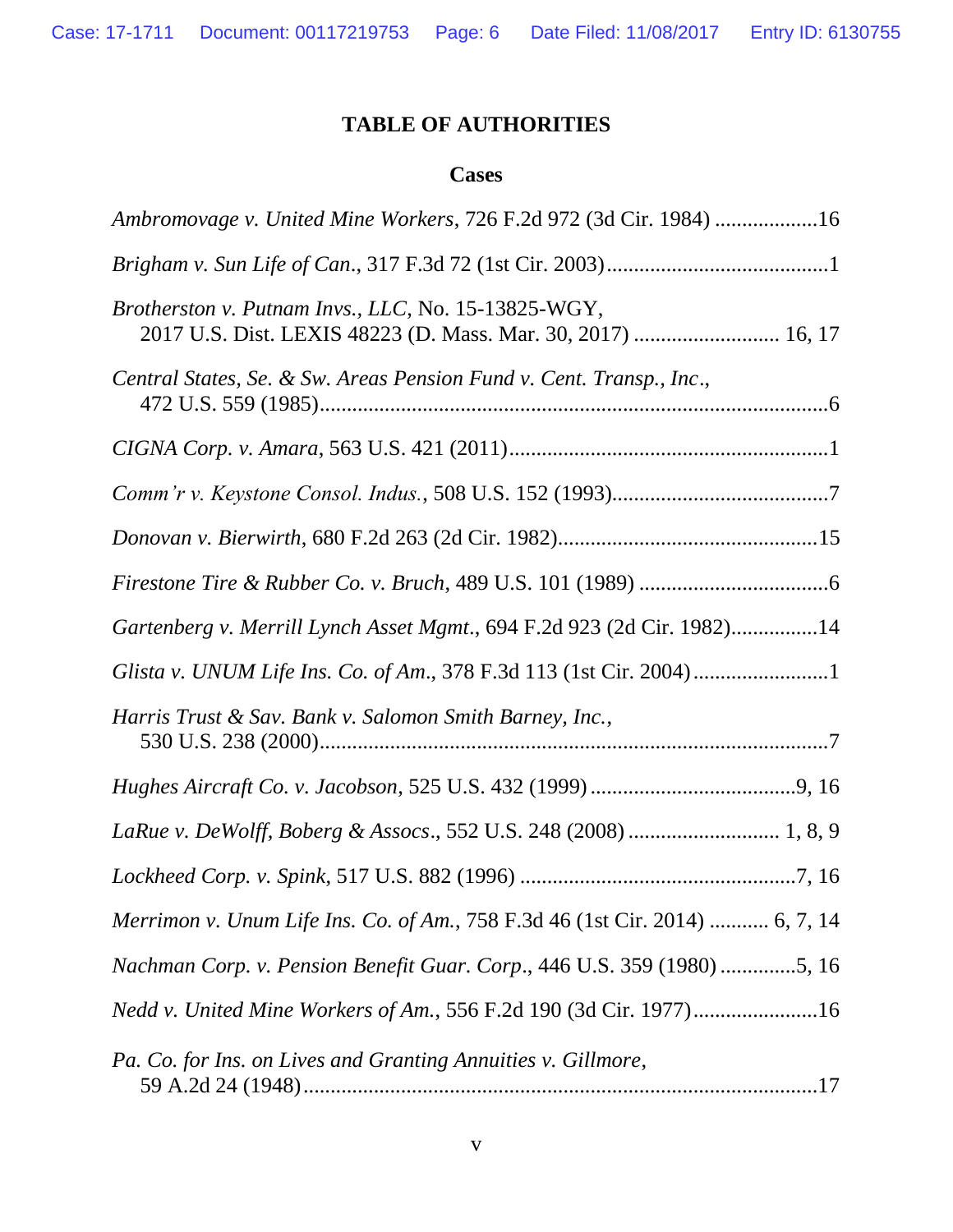# **Statutes**

| Employee Retirement Income Security Act of 1974 ("ERISA"), |  |
|------------------------------------------------------------|--|
|                                                            |  |
|                                                            |  |
|                                                            |  |
|                                                            |  |
|                                                            |  |
|                                                            |  |
|                                                            |  |
|                                                            |  |
|                                                            |  |

| Investment Company Act of 1940, |  |
|---------------------------------|--|
|                                 |  |

# **Legislative History**

| Legislative History Of The Employee Retirement Income Security Act (1976) 5 |  |
|-----------------------------------------------------------------------------|--|
| Strengthening Worker Retirement Security Before the H. Comm. on Education   |  |

# **Other Authorities**

| The American Bar Association & The Bureau of National Affairs, <i>Employee</i> |  |
|--------------------------------------------------------------------------------|--|
|                                                                                |  |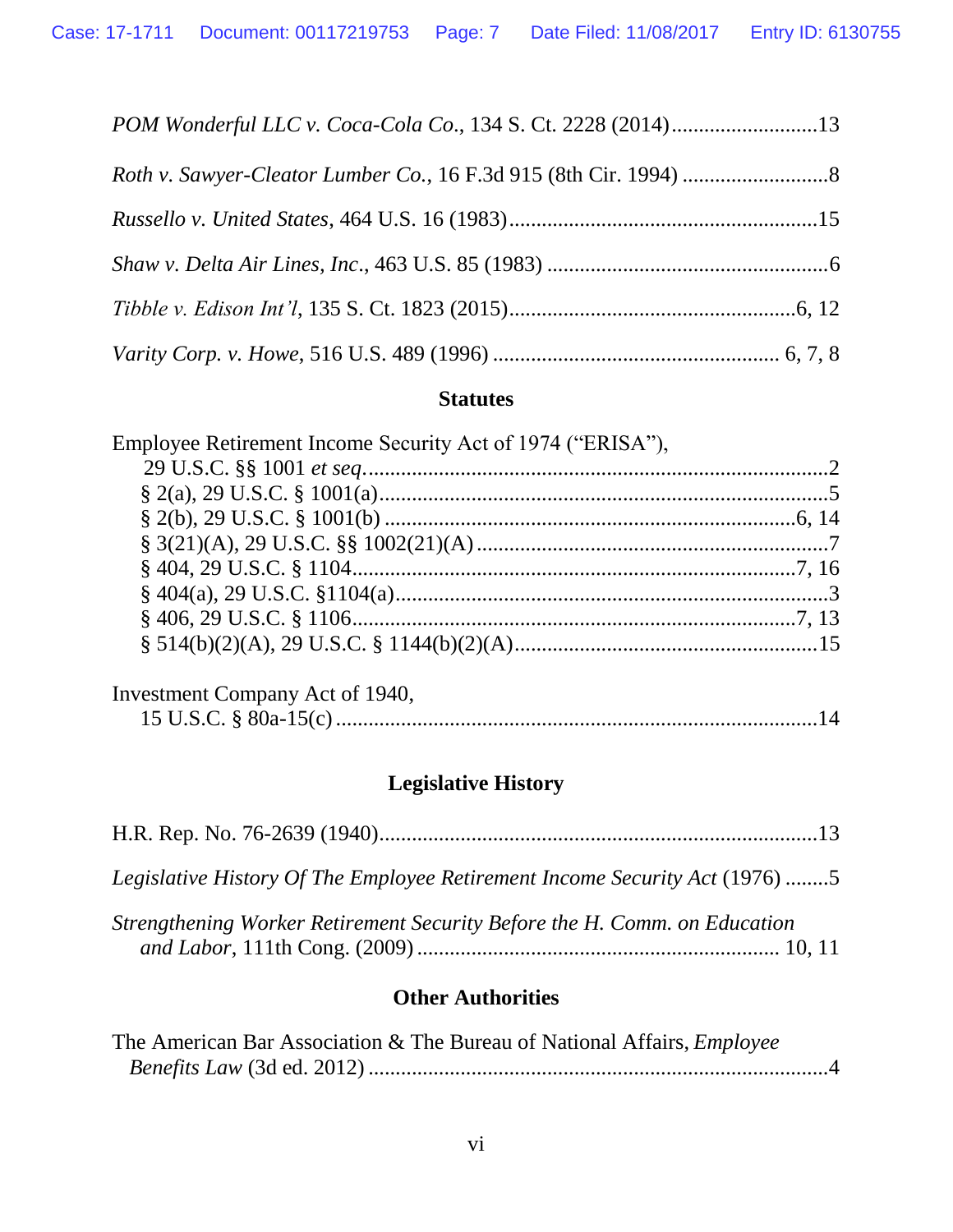| Fidelity Viewpoints, Retiree health care costs continue to surge               |
|--------------------------------------------------------------------------------|
| Inv. Co. Inst., Ten Important Facts About $401(k)$ Plans (Aug. 28, 2017),      |
| U.S. Dep't of Labor, Employee Benefits Security Administration, A Look At      |
| U.S. Gov't Accountability Office, GAO-18-111SP, The Nation's Retirement        |
| James A. Wooten, <i>The Employee Retirement Income Security Act Of 1974: A</i> |

# **Treatises**

| Rstmt. 2d of Trusts (2012) |  |
|----------------------------|--|
|----------------------------|--|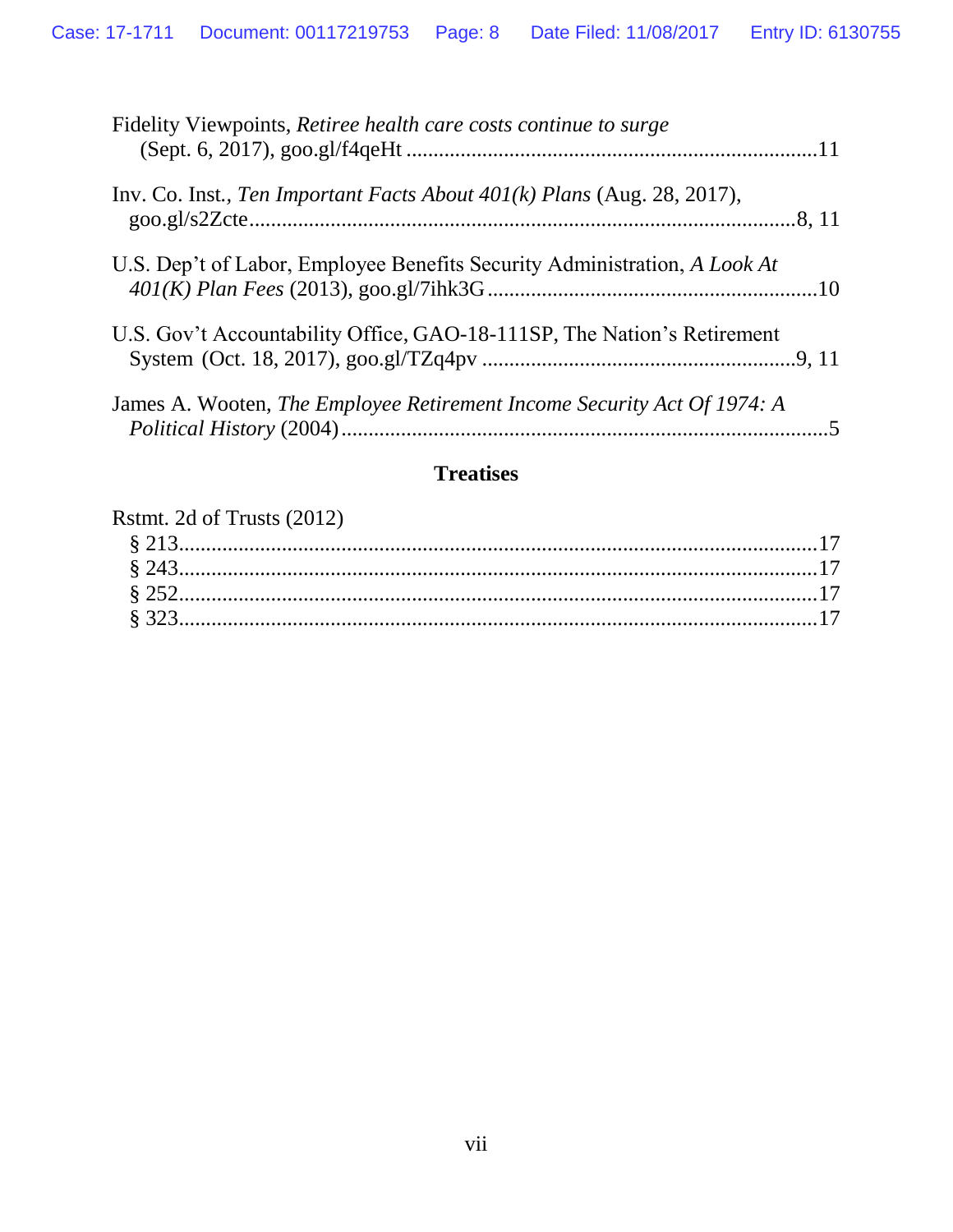## **INTERESTS OF AMICI CURIAE<sup>1</sup>**

AARP is the nation's largest nonprofit, nonpartisan organization dedicated to empowering Americans 50 and older to choose how they live as they age. With nearly 38 million members and offices in every state, the District of Columbia, Puerto Rico, and the U.S. Virgin Islands, AARP works to strengthen communities and advocate for what matters most to families, with a focus on health security, financial stability, and personal fulfillment. AARP's charitable affiliate, AARP Foundation, works to ensure that low-income older adults have nutritious food, affordable housing, a steady income, and strong and sustaining bonds. Among other things, AARP and AARP Foundation seek to increase the availability, security, equity, and adequacy of public and private pension, health, disability and other employee benefits that countless members and older individuals receive or may be eligible to receive, including through participation as amici curiae in state and federal courts.<sup>2</sup>

 $\overline{a}$ 

<sup>&</sup>lt;sup>1</sup> Amici certify that no party or party's counsel authored this brief in whole or in part, or contributed money that was intended to fund the brief's preparation or submission, and further certifies that no person, other than amici, contributed money intended to prepare or submit this brief. FED. R. APP. P. 29(c)(5). Counsel for appellants have consented to the filing of this brief, while counsel for appellees do not oppose amici's filing of this brief.

<sup>2</sup> *E.g*., *CIGNA Corp. v. Amara*, 563 U.S. 421 (2011); *LaRue v. DeWolff, Boberg & Assocs*., 552 U.S. 248 (2008); *Glista v. UNUM Life Ins. Co. of Am*., 378 F.3d 113 (1st Cir. 2004); *Brigham v. Sun Life of Can*., 317 F.3d 72 (1st Cir. 2003).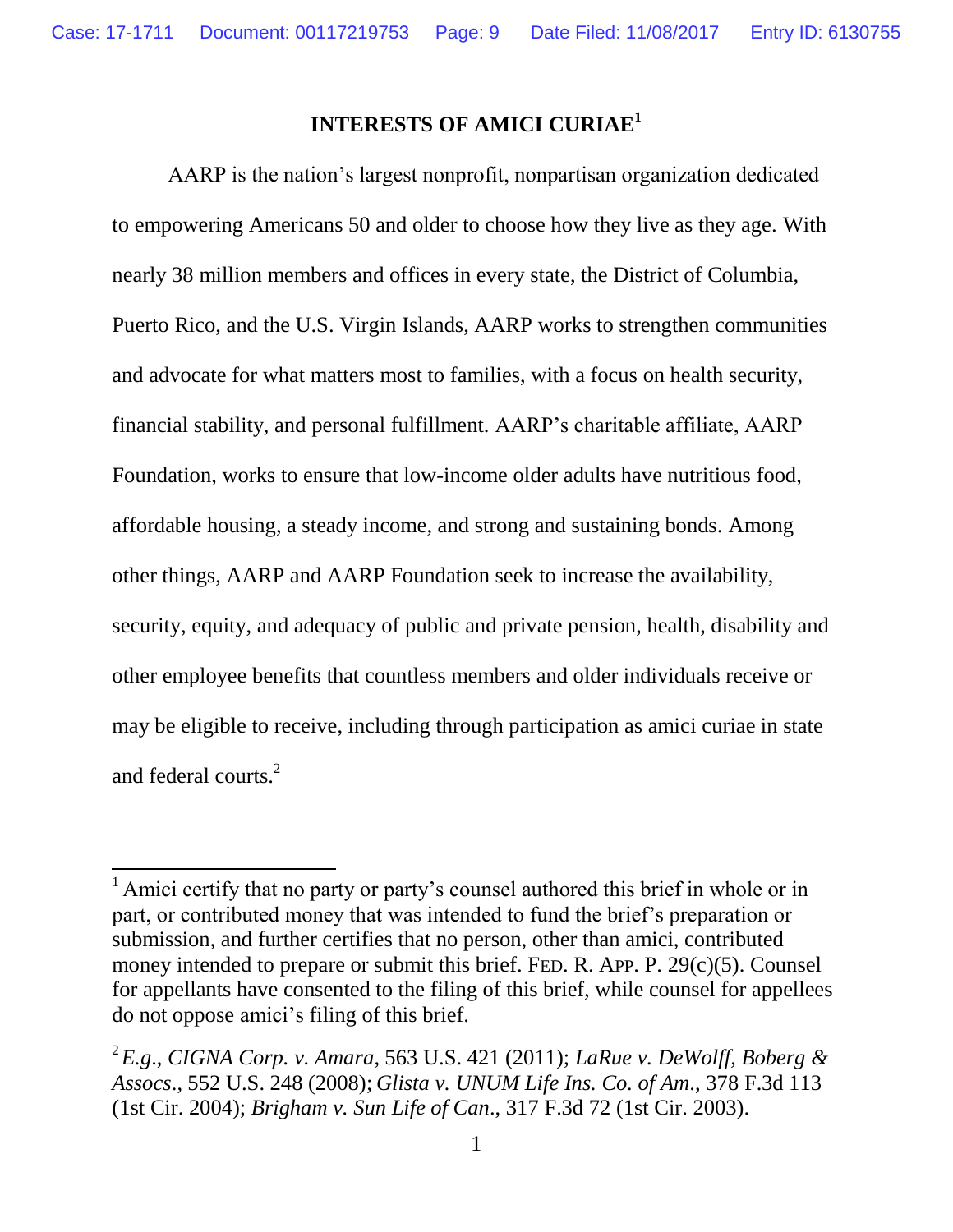One of amici's main objectives is to ensure that participants receive those benefits that they have been promised in accordance with the protections of the Employee Retirement Income Security Act of 1974 ("ERISA"). 29 U.S.C. §§ 1001 *et seq*. The quality of the lives of these workers in retirement depends substantially on their ability to obtain those benefits that they have been promised. To achieve that goal, amici work to ensure that fiduciaries prudently and loyally manage and administer participants' plans.

The National Employment Lawyers Association (NELA) is the largest professional membership organization in the country comprising lawyers who represent workers in labor, employment, and civil rights disputes. Founded in 1985, NELA advances employee rights and serves lawyers who advocate for equality and justice in the American workplace. NELA and its 69 circuit, state, and local affiliates have a membership of over 4,000 attorneys who are committed to working on behalf of those who have been treated illegally in the workplace. NELA's members litigate daily in every circuit, affording NELA a unique perspective on how the principles announced by the courts in employment cases actually play out on the ground. NELA strives to protect the rights of its members' clients and regularly supports precedent-setting litigation affecting the rights of individuals in the workplace.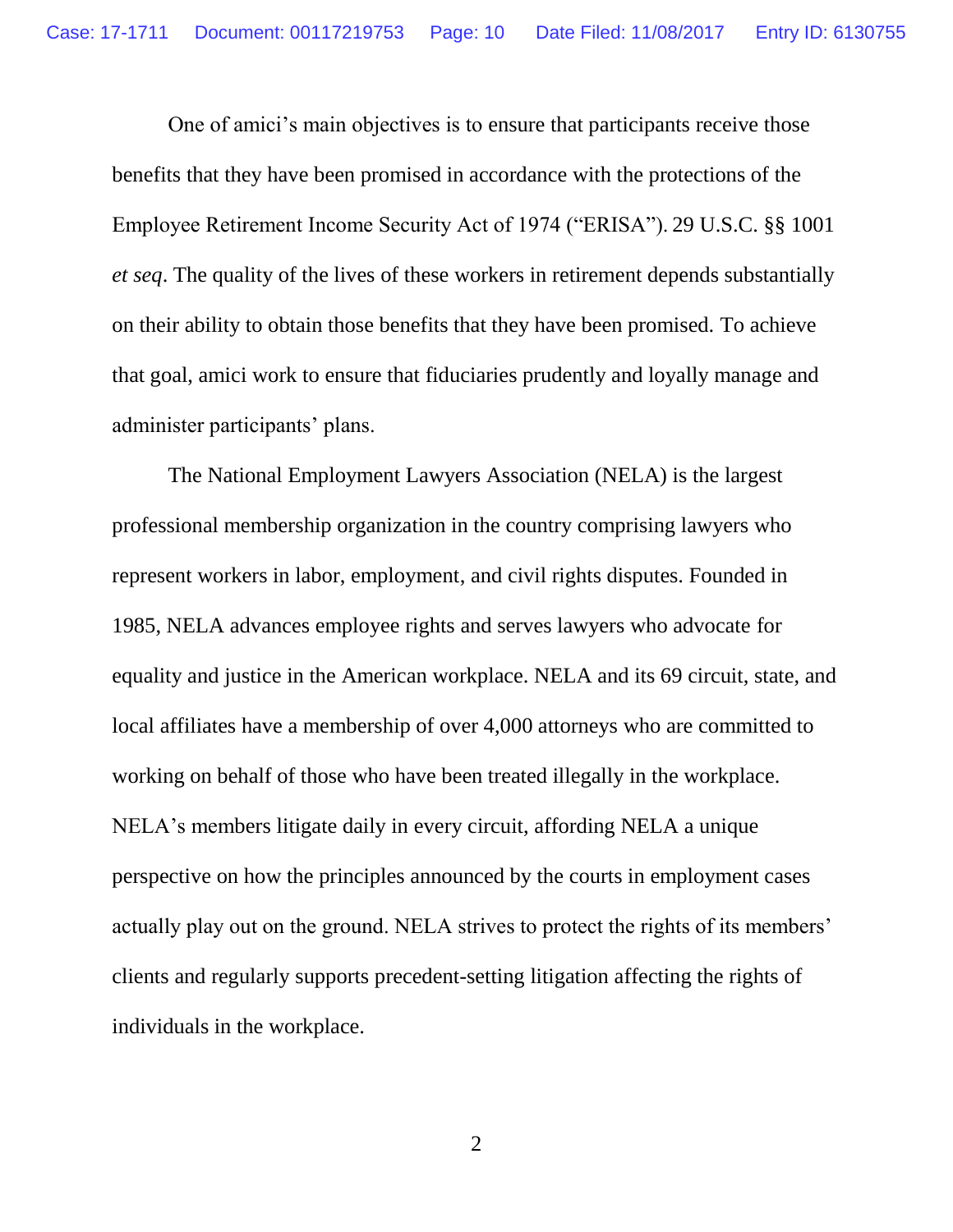Amici submit this brief because the decision below incorrectly found that Putnam prudently selected and monitored its investment options, including its proprietary funds in its 401(k) plan. Given the primacy of 401(k) plans in the American workplace landscape, it is imperative that fiduciaries of ERISAgoverned plans be held to a high standard of duty to manage plans prudently. How the Court decides this case will have a significant impact on the integrity of the administration of employee benefit plans and individual participants' ability to protect their pension plans from mismanagement. In light of the significance of the issues presented by this case, amici respectfully submit this brief.

#### **SUMMARY OF ARGUMENT**

A firm understanding of ERISA's purposes, particularly the rationale for its fiduciary and prohibited transaction provisions, is essential when analyzing claims of breaches of fiduciary duties. ERISA protects retirement plan participants by holding fiduciaries to a standard that requires them to administer and manage the plan with "care, skill, prudence, and diligence"; "solely in the interest of the participants"; and "for the exclusive purpose of providing benefits" to the participants.<sup>3</sup>

Fiduciary duties apply to the selection and monitoring of investment options, including those options that are proprietary mutual funds. Excessive fees in

 $\overline{a}$ 

 $3$  ERISA § 404(a), 29 U.S.C. §1104(a).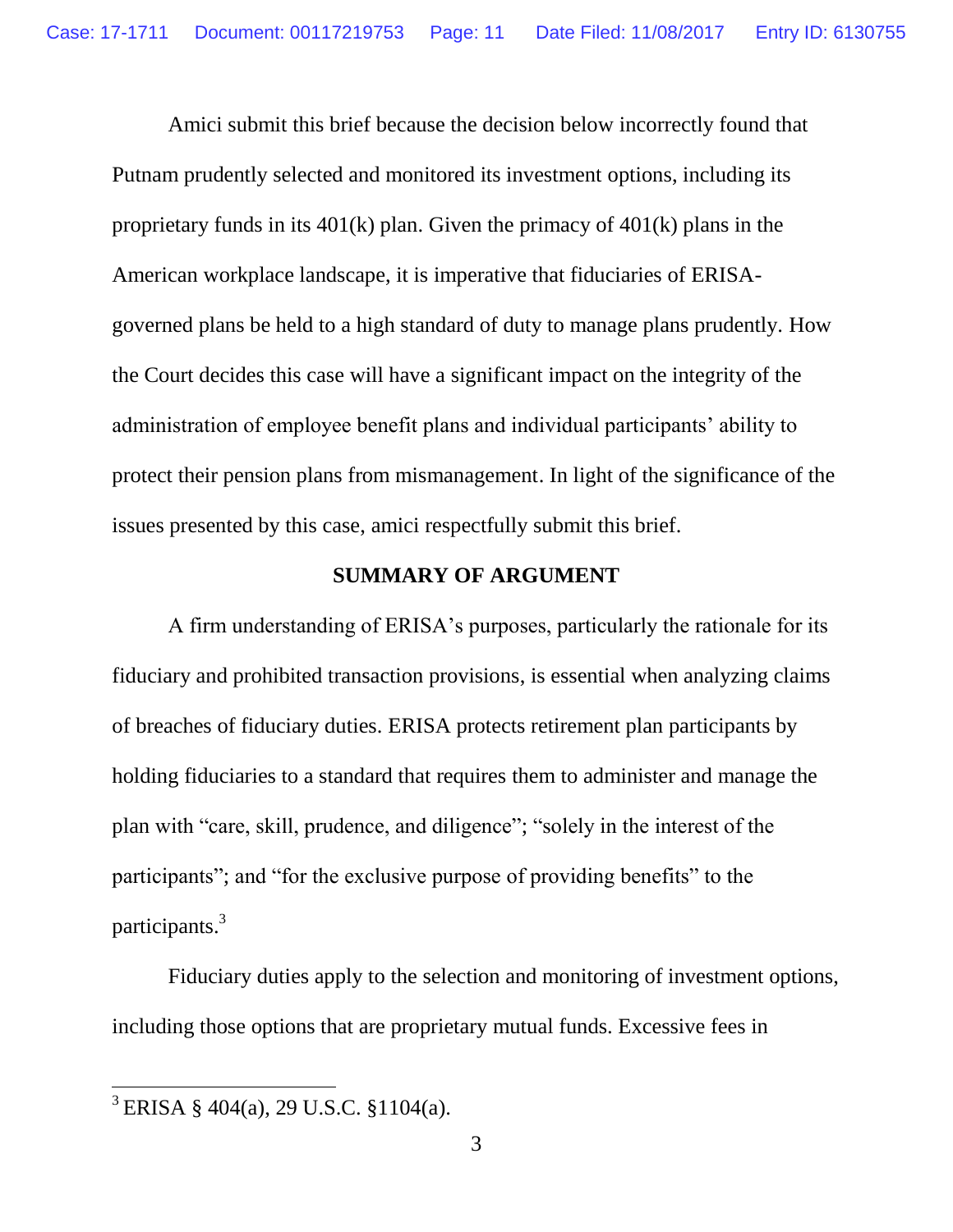investment options negatively affect 401(k) account balances. Small changes to 401(k) plan fees substantially affect the amount of benefits that plan participants accrue for retirement and whether they will have adequate assets in retirement.

Additionally, the Court should find there is no substitute for ERISA compliance. Compliance with the internally mandated vetting process under the Investment Company Act of 1940 ("ICA" or "40 Act") has no connection to compliance with ERISA's fiduciary duties. The Court should reject any argument stating otherwise. Similarly, a settlor's contributions to a plan are not a defense to claims for a trustee's breach of fiduciary duty. Plan fiduciaries should not get a "pass" on breaches of fiduciary duties merely because the plan sponsor as the settlor takes some positive action.

#### **ARGUMENT**

## **I. IT IS ESSENTIAL TO PARTICIPANTS' RETIREMENT SECURITY THAT ERISA BE CONSTRUED TO PROTECT THE TRILLIONS OF DOLLARS IN 401(k) PLANS.**

## **A. Congress Enacted ERISA's Fiduciary Standards To Protect Pension Plan Assets And, Thus, Participants' Retirement Security.**

Prior to the passage of ERISA, there were no federal standards requiring persons operating employee benefit plans to avoid imprudent transactions that would dissipate plan assets and result in insufficient funds to meet the vested claims of participants. *See* The American Bar Association & The Bureau of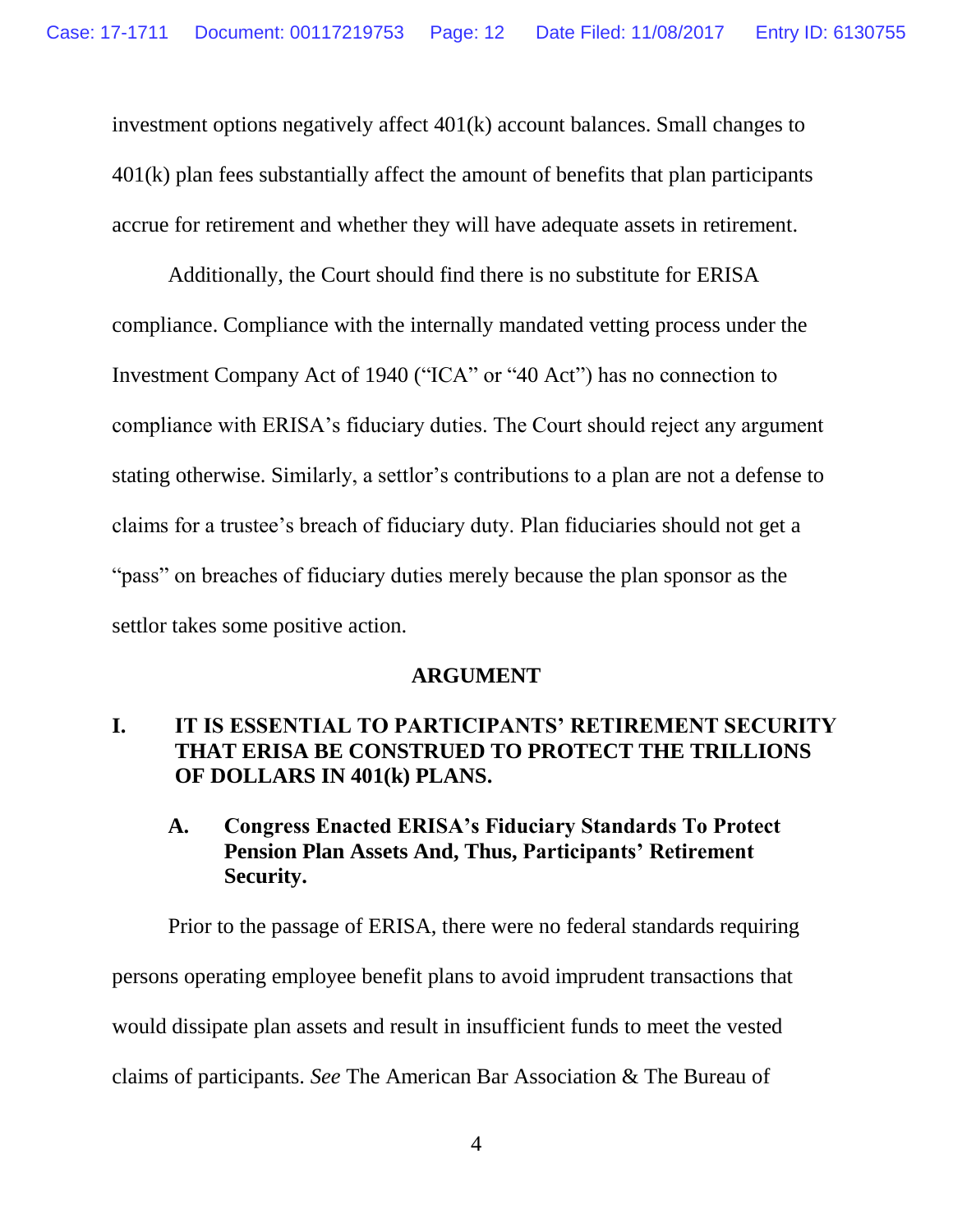National Affairs, *Employee Benefits Law* xcix-c (3d ed. 2012). In response to "horror stories,"<sup>4</sup> Congress "wanted to . . . mak[e] sure that if a worker has been promised a defined pension benefit upon retirement -- and if he has fulfilled whatever conditions are required to obtain a vested benefit -- he actually will receive it." *Nachman Corp. v. Pension Benefit Guar. Corp*., 446 U.S. 359, 375 (1980). Accordingly, ERISA endeavors to "make as certain as possible that pension fund assets [will] be adequate" to meet expected benefits payments. *Id.*

After assembling a record that showed a history and pattern of employees failing to receive their promised employee benefits, a lack of disclosure and transparency, and varied and numerous financial abuses, Congress enacted ERISA. ERISA § 2(a), 29 U.S.C. § 1001(a). Not surprisingly, Congress connected the growth in and judicious management of pension plan assets with the future adequacy of retirement income. *Id*. By "establishing standards of conduct, responsibility, and obligation for fiduciaries" and "by providing for appropriate remedies [and] sanctions" for violations of those fiduciary standards, Congress sought to protect "the interests of participants in employee benefit plans and their

4 *See* James A. Wooten, *The Employee Retirement Income Security Act Of 1974: A Political History* 118 (2004); *see also Nachman Corp. v. Pension Benefit Guar. Corp*., 446 U.S. 359, 374 n.22 (1980) (quoting 2 *Legislative History Of The Employee Retirement Income Security Act* 1599-1600 (1976)) (discussing closure of Studebaker and sale of P. Ballantine and Sons resulting in termination of insufficiently funded pensions plans and workers' loss of substantial portion of pension benefits).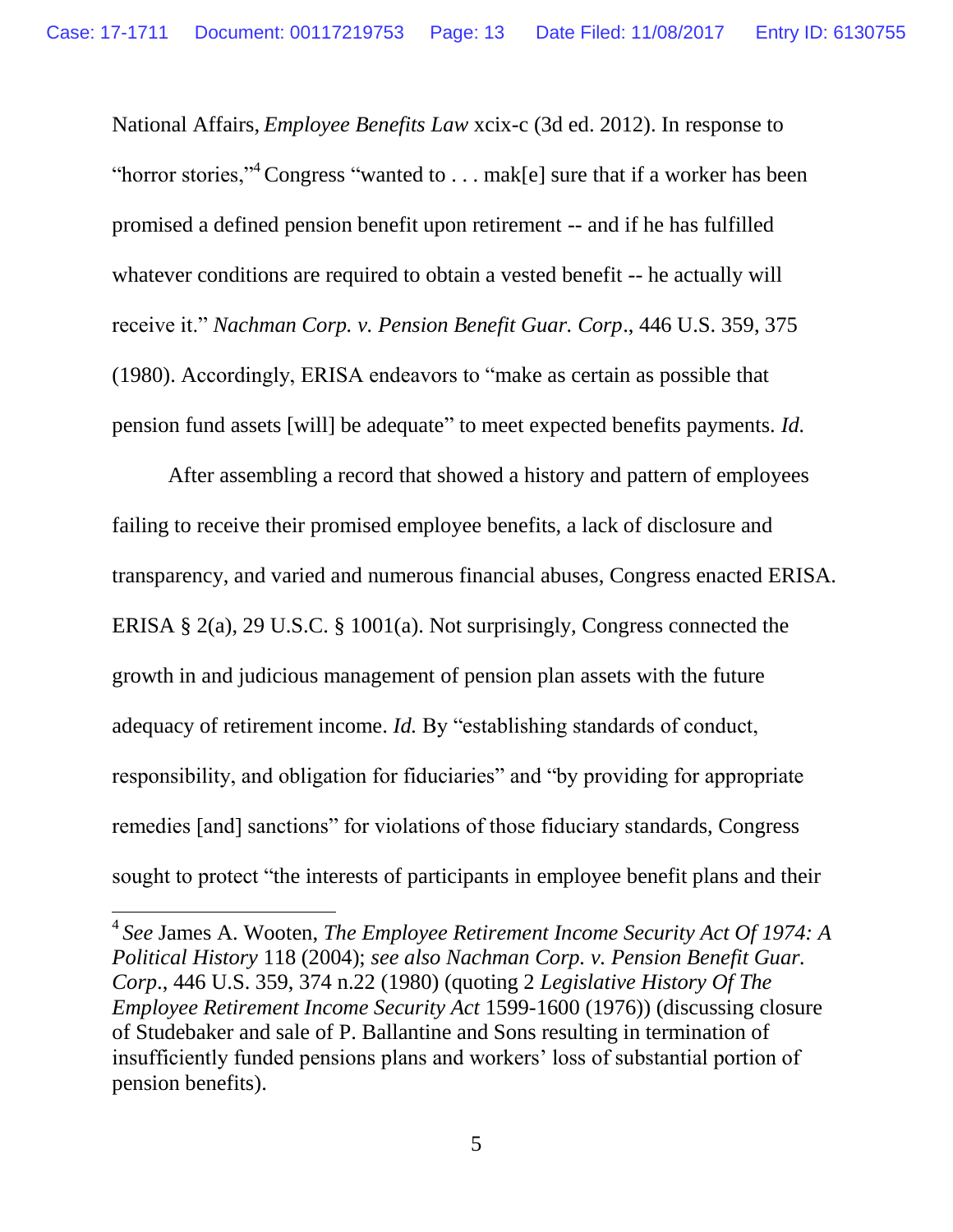beneficiaries." ERISA § 2(b), 29 U.S.C. § 1001(b); *see also Shaw v. Delta Air Lines, Inc*., 463 U.S. 85, 90 (1983) ("ERISA is a comprehensive statute designed to promote the interests of employees and their beneficiaries in employee benefit plans."); *Firestone Tire & Rubber Co. v. Bruch*, 489 U.S. 101, 113 (1989) (same). In this manner, fiduciaries are held accountable for their decisions, thereby fostering ERISA's primary goal of protecting employees' benefits. *See Merrimon v. Unum Life Ins. Co. of Am.*, 758 F.3d 46, 50 (1st Cir. 2014) ("One of ERISA's principal goals is to afford appropriate protection to employees and their beneficiaries with respect to the administration of employee welfare benefit plans.").

One of the significant methods that Congress provided participants for protecting their plans and, thus, their benefits, was through ERISA's fiduciary requirements – requirements that even now, more than 40 years later, remain a keystone in ERISA's structure. *See, e.g.*, *Tibble v. Edison Int'l*, 135 S. Ct. 1823, 1828 (2015) ("Under trust law, a trustee has a continuing duty to monitor trust investments and remove imprudent ones."). Although Congress relied on trust law as the foundation of ERISA, *see, e.g.*, *id.*; *Central States, Se. & Sw. Areas Pension Fund v. Cent. Transp., Inc*., 472 U.S. 559, 569-71 (1985) (fiduciary powers must be exercised in accordance with trust law standards), it realized that trust law was inadequate to completely protect participants. *See Varity Corp. v. Howe*, 516 U.S.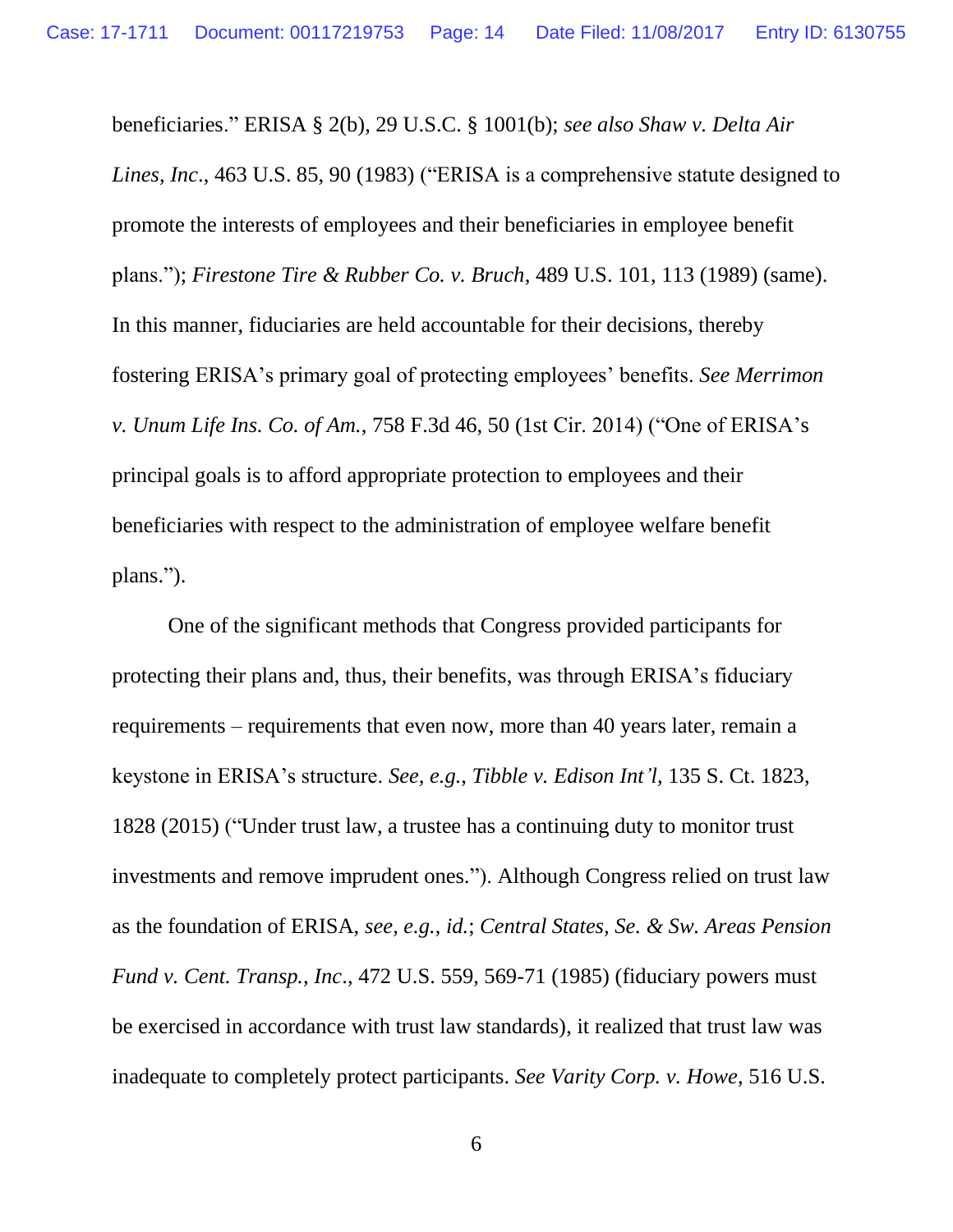489, 497 (1996) ("ERISA's standards and procedural protections partly reflect a congressional determination that the common law of trusts did not offer completely satisfactory protection."). ERISA's fiduciary requirements imposed duties of prudence, loyalty, and care with respect to the management of trust funds upon plan fiduciaries. ERISA § 404, 29 U.S.C. § 1104.

Congress also prohibited certain transactions between the plan and parties in interest such as employers sponsoring plans, ERISA § 406, 29 U.S.C. § 1106, because Congress found that these transactions were "likely to injure the pension plan." C*omm'r v. Keystone Consol. Indus.*, 508 U.S. 152, 160 (1993). Section 406 of ERISA categorically bars transactions involving plan assets that "are commercial bargains that present a special risk of plan underfunding because they are struck with plan insiders, presumably not at arm's length." *Lockheed Corp. v. Spink*, 517 U.S. 882, 893 (1996); *accord Harris Trust & Sav. Bank v. Salomon Smith Barney, Inc.*, 530 U.S. 238, 252 (2000) (§406(a) expands upon the common law's arm's-length standard of conduct).

Sections 404 and 406 of ERISA carefully regulate the conduct of plan fiduciaries with regard to the administration and management of the plan and its assets. *See* 29 U.S.C. §§ 1002(21)(A), 1104 & 1106. Congress established these standards of conduct to ensure that fiduciaries would be held liable for their breaches. *See Merrimon,* 758 F.3d at 53 ("An ERISA beneficiary thus has a legally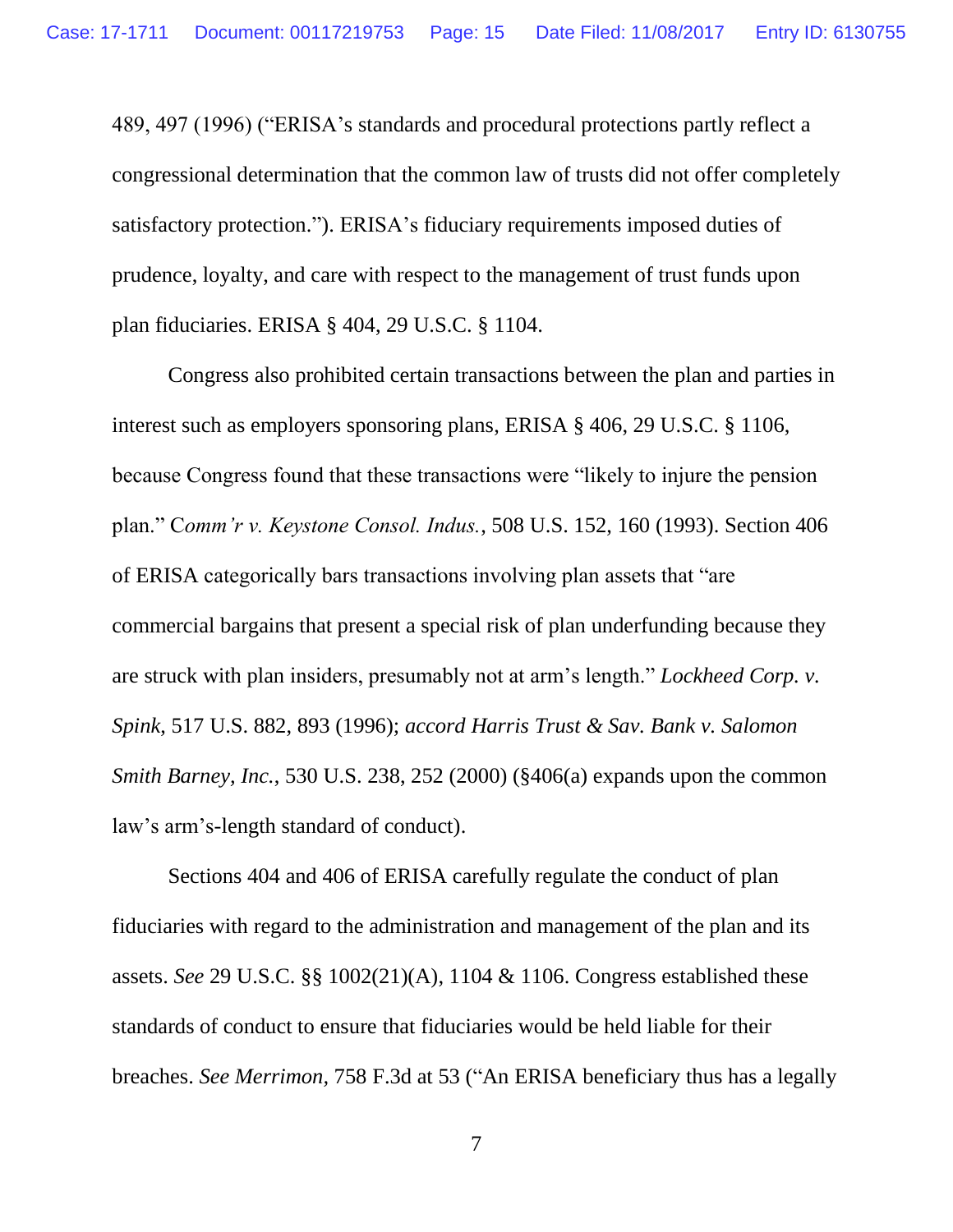cognizable right to have her plan fiduciaries perform those duties that ERISA mandates."); *Roth v. Sawyer-Cleator Lumber Co.*, 16 F.3d 915, 920 (8th Cir. 1994) (stating that the breach of fiduciary duty is "a standard of conduct that Congress has imposed and that the fiduciary can satisfy by acting reasonably."). Accordingly, these provisions should, as a general matter, be broadly construed. *See Varity*, 516 U.S. at 496 ("ERISA protects employee pensions and other benefits by . . . setting forth certain general fiduciary duties applicable to the management of both pension and nonpension benefit plans") (internal citations omitted).

## **B. Although 401(k) Plans Hold Trillions Of Dollars Of Assets And Have Become The Predominant Private Retirement Savings Vehicle, Individual Account Balances Are Modest, Warranting Fiduciaries' Prudent Investigation Of Investment Options.**

Employer-sponsored retirement plans were established to provide a stable source of income to employees and their families upon retirement. Since the passage of ERISA, there has been a marked shift from defined benefit plans ("DB plans") to defined contribution plans ("DC plans"). Indeed, since the mid-1980s, defined contribution plans have become the primary workplace retirement plan. *LaRue*, 552 U.S. at 255. 401(k) plans are the most ubiquitous among DC plans.<sup>5</sup> For the majority of individuals now saving for retirement through 401(k) plans, the

 $\overline{a}$ 

 $<sup>5</sup>$  As of March 30, 2017, 401(k) plans held more than \$5 trillion in assets. Inv. Co.</sup> Inst., *Ten Important Facts About 401(k) Plans*, 2 (Aug. 28, 2017), goo.gl/s2Zcte.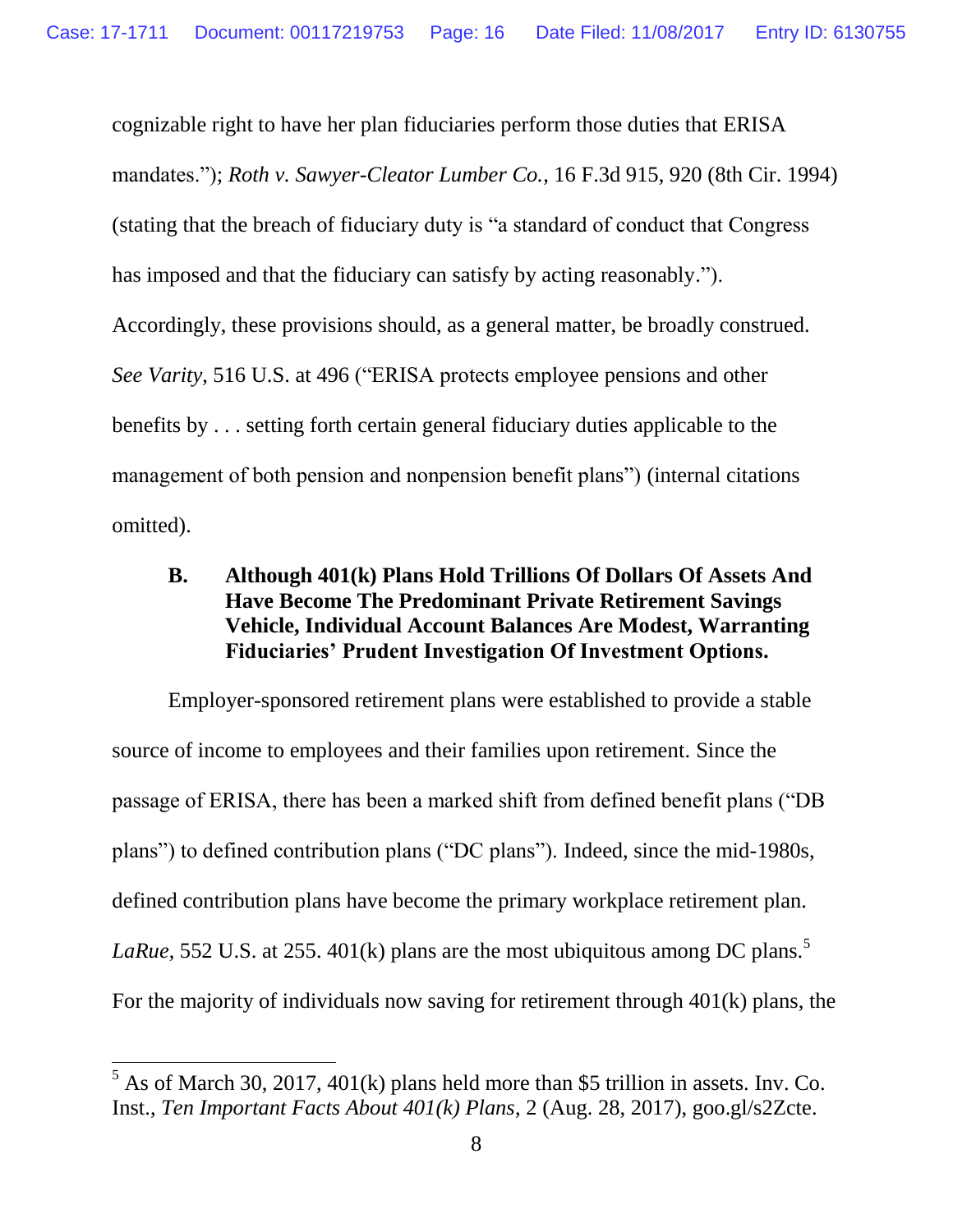amount contributed and accumulated is critically important, as it is often their only source of private retirement income, other than Social Security. U.S. Gov't Accountability Office, GAO-18-111SP, The Nation's Retirement System 8-9, 12, 14, 40-41 (Oct. 18, 2017), goo.gl/TZq4pv ("GAO, Nation's Retirement System").

The differences between DB and DC plans center around who carries the funding, investment, longevity risk, and costs. *Id*. at 12, 40-41; *see also Hughes Aircraft Co. v. Jacobson*, 525 U.S. 432, 439-441 (1999). In DB plans, workers' retirement benefits are generally funded solely by the employer and calculated using a formula based upon each worker's earnings and the number of years worked for that employer before retirement. *Id.* at 439-40. DB plans are required to provide a lifetime annuity as a distribution option. *Id*. In contrast, in DC plans, the retirement benefit that a participant will receive is totally dependent on the amount of employee and employer contributions invested; whether the plan investments that the participants chose experienced growth or suffered losses during the life of the account, with no guaranteed amount over any period of time; and the amount of fees charged to the account. *Id*. at 439; GAO, Nation's Retirement System at 12, 40-41; *see also LaRue*, 552 U.S. at 250 n.1 (contrasting DB and DC plans).

The impact that fees can have on investment returns in  $401(k)$  plans is demonstrated in a report by the U.S. Department of Labor:

Assume that you are an employee with 35 years until retirement and a current 401(k) account balance of \$25,000. If returns on investments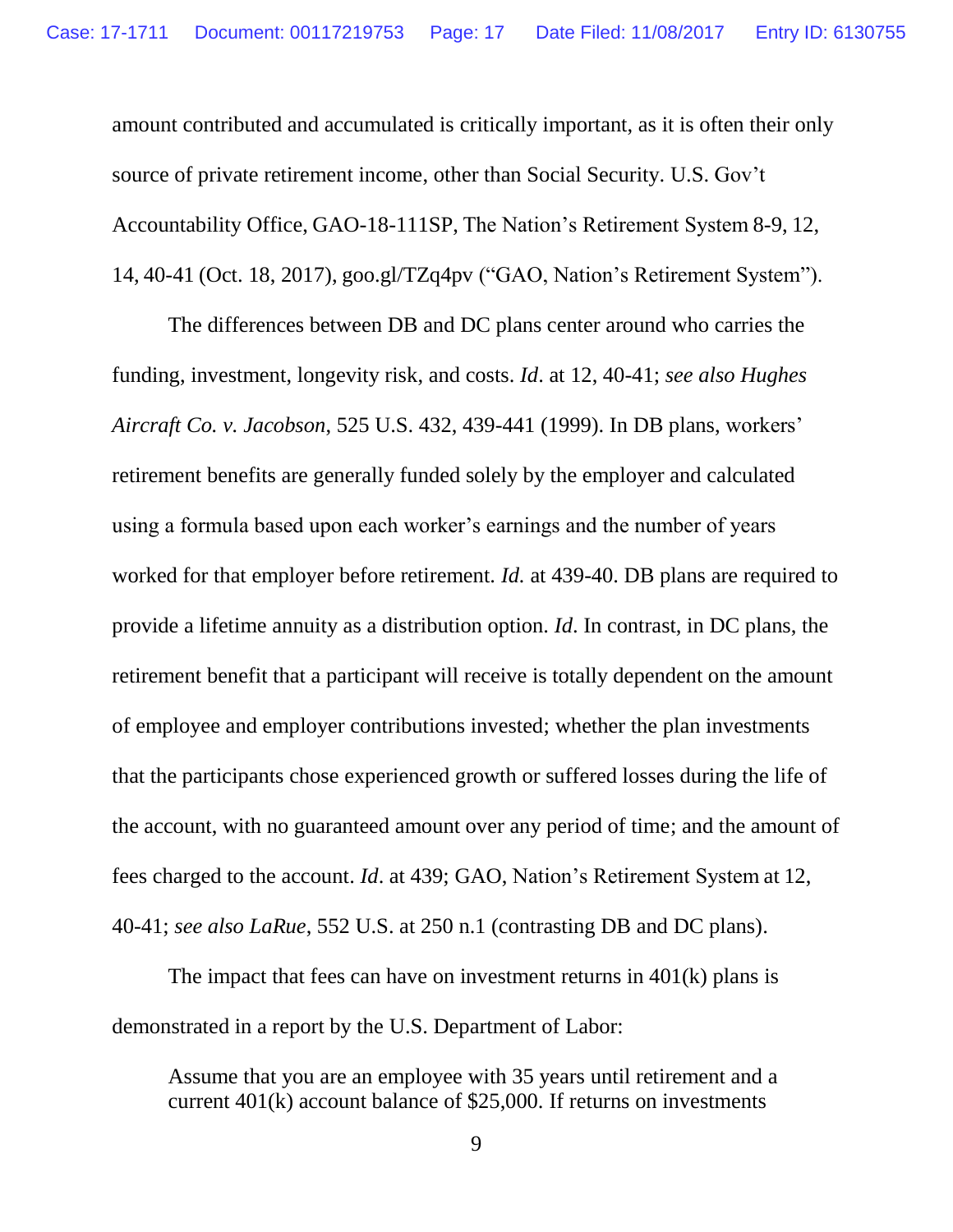in your account over the next 35 years average 7 percent and fees and expenses reduce your average returns by 0.5 percent, your account balance will grow to \$227,000 at retirement, even if there are no further contributions to your account. If fees and expenses are 1.5 percent, however, your account balance will grow to only \$163,000. The 1 percent difference in fees and expenses would reduce your account balance at retirement by 28 percent.

U.S. Dep't of Labor, Employee Benefits Security Administration, *A Look At 401(K) Plan Fees* 1-2 (2013), goo.gl/7ihk3G. A small difference in fees, therefore, can substantially alter the amount of benefits that a participant will have accumulated upon retirement.

Excessive fees on 401(k) investments burden millions of participants' retirement accumulations, jeopardizing their ability to be financially self-sufficient in retirement. *Strengthening Worker Retirement Security Before the H. Comm. on Education and Labor*, 111th Cong. 11 (2009) (statement of John C. Bogle, founder and former Chief Executive of the Vanguard Group) (In describing the dangers of high costs, Mr. Bogle quoted an article that he wrote in the *Journal of Portfolio Management* in 2008: "These enormous costs seriously undermine the odds in favor of success for citizens who are accumulating savings for retirement. Alas, the investor feeds at the bottom of the costly food chain of investing, paid only after all the agency costs of investing are deducted from the markets' returns."), *available at* goo.gl/BKz9sy. Accordingly, employees today bear the major responsibility for the ultimate funding of their retirement income as well as for active account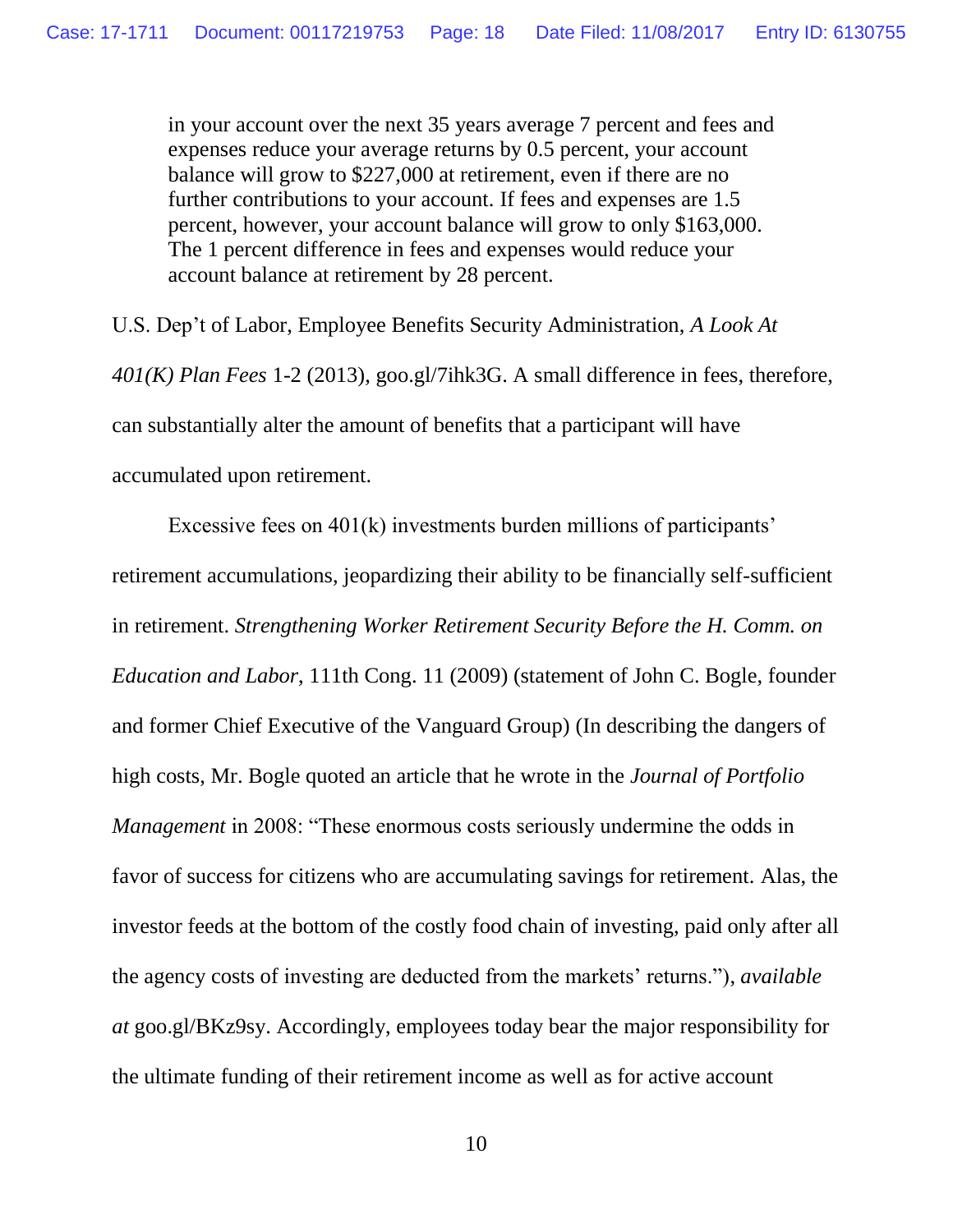management. *See* GAO, Nation's Retirement System at 3; *Strengthening Worker Retirement Security* at 6 (2009) (statement of John C. Bogle) ("Despite its worthy objectives, the deeply flawed implementation of defined contribution plans has subtracted — and subtracted substantially — from the inherent value of this new system."), *available at* goo.gl/BKz9sy. The current market structure tolerates a symbiotic relationship between sophisticated financial advisers and naïve investors, *id*. at 17 (quoting David F. Swensen, Chief Investment Officer at Yale University, who stated that "'[t]he drive for profits by Wall Street and the mutual fund industry overwhelms the concept of fiduciary responsibility, leading to an all too predictable outcome: . . . the powerful financial services industry exploits vulnerable individual investors . . . ."), making the fiduciaries' management and administration of the plan even more crucial.

Sadly, most individual 401(k) account balances are modest. "At year-end 2015, the average account balance among all 26.1 million 401(k) plan participants was \$73,357; the median account balance was \$16,732." Inv. Co. Inst., *Ten Important Facts* at 7, Note. Even the oldest and longest-tenured participants still only have an average of \$280,976 in their accounts. *Id*. at 7. Even more sobering is Fidelity's estimate that, in 2017, health care spending during retirement has risen to an average of \$275,000 per couple, excluding long-term care. Fidelity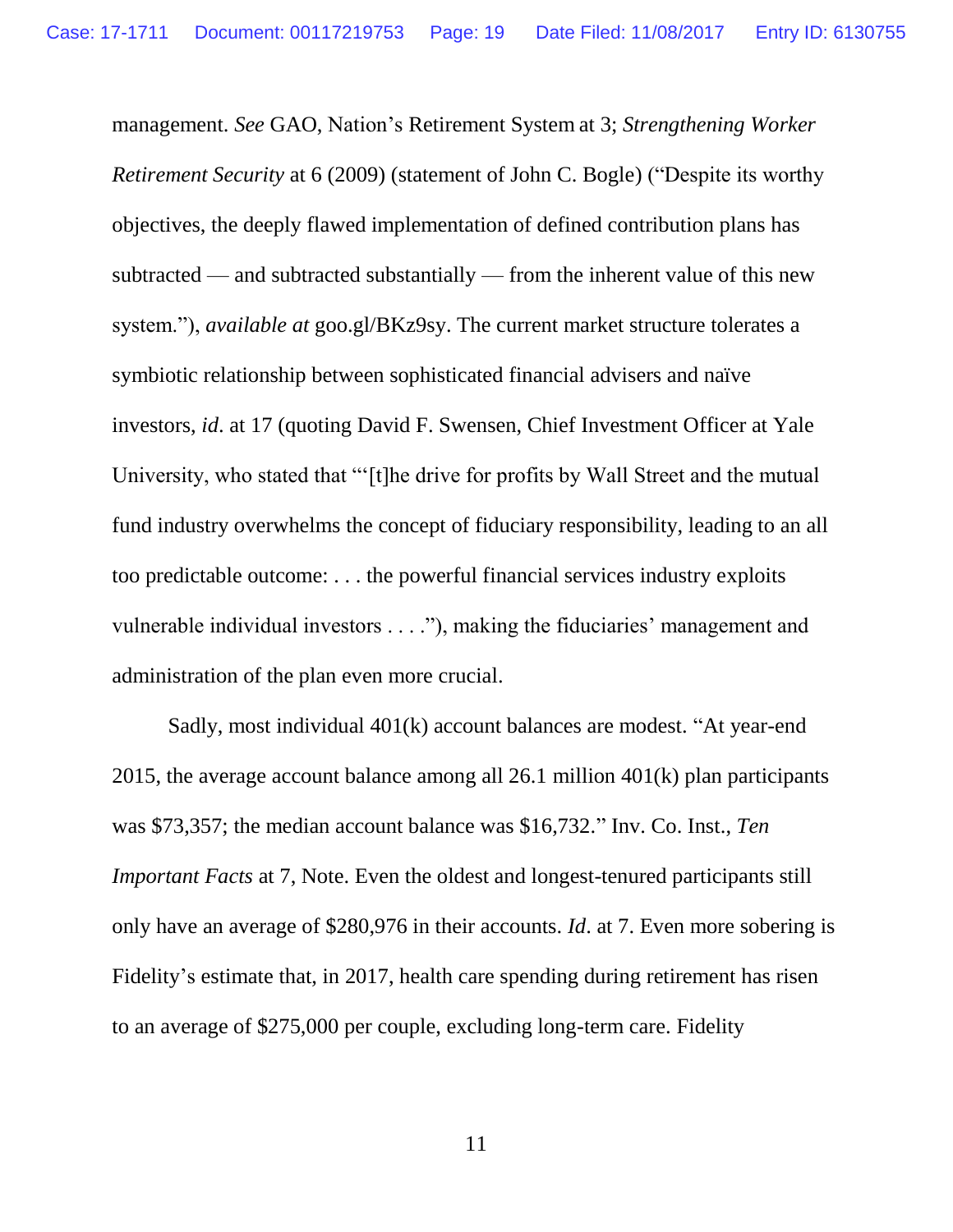Viewpoints, *Retiree health care costs continue to surge* (Sept. 6, 2017), goo.gl/f4qeHt.

These modest account balances underscore the critical significance of a fiduciary's duty to select prudent investments. Employees and retirees rely heavily on the prudence, knowledge and expertise of plan fiduciaries charged with evaluating those investment options. Employees rely on their fiduciary's prudence because investment selections are limited by the fiduciary's selection of available investment options. Accordingly, courts must strictly enforce the duties imposed upon 401(k) plan fiduciaries by ERISA in order to protect participants. *See Tibble*, 135 S. Ct. at 1828.

## **II. THE DISTRICT COURT INCORRECTLY RELIED UPON COMPLIANCE WITH THE INTERNAL MANDATED VETTING PROCESS UNDER THE INVESTMENT COMPANY ACT OF 1940 TO FIND THAT THE FIDUCIARIES DID NOT BREACH ERISA'S FIDUCIARY DUTIES.**

The district court seemingly accepted the remarkable argument that because Putnam's proprietary mutual funds survived Putnam's internal 40 Act mandated vetting process at Putnam, their inclusion on the plan's investment option menu was prudent under ERISA. If the district court is correct — that compliance with the 40 Act gives ERISA fiduciaries a pass on their ERISA fiduciary duties — then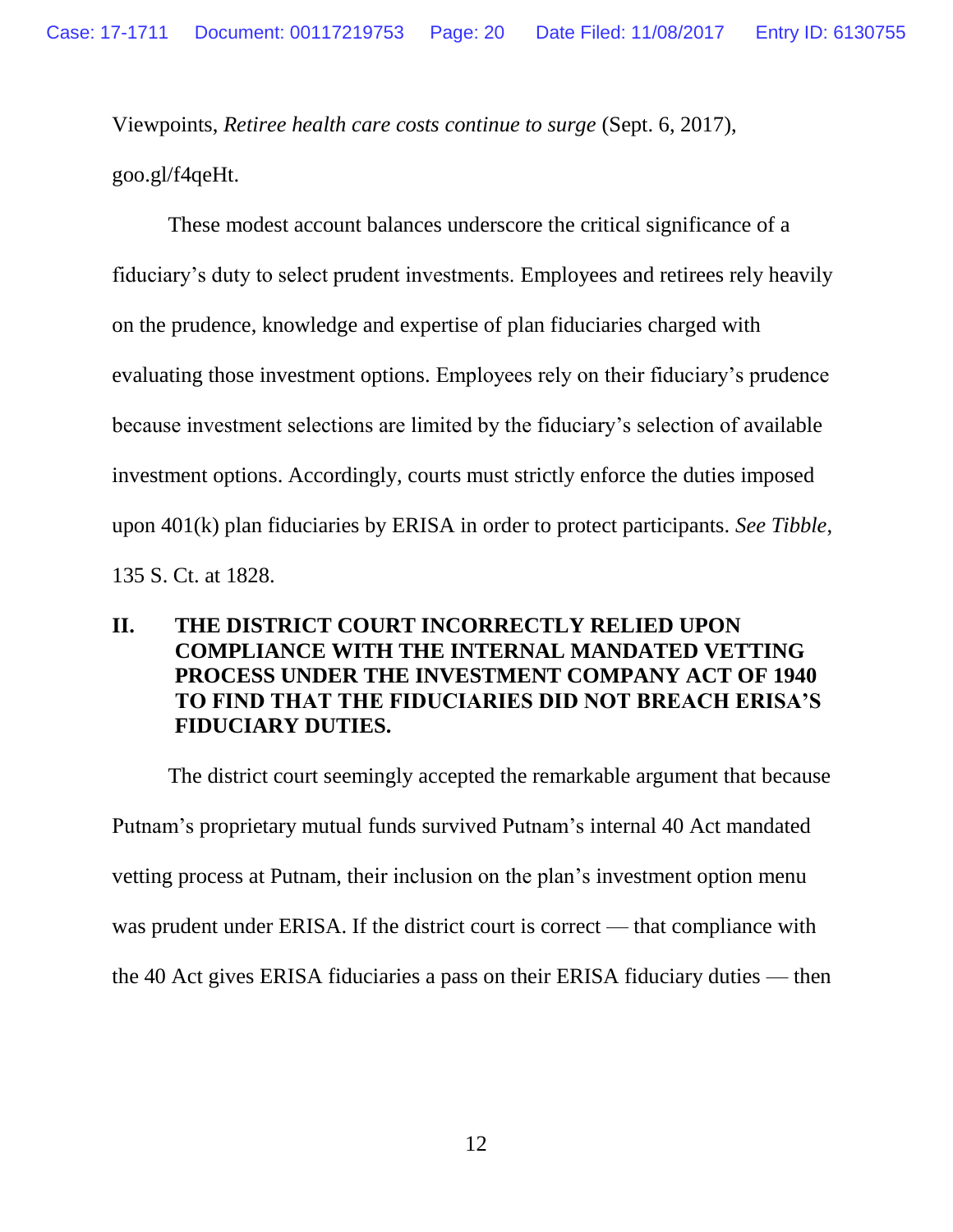this would eliminate all liability related to any plan sponsor's inclusion of any of their proprietary funds.<sup>6</sup> This cannot be.

There is no statutory text or established interpretive principle to support the contention that the 40 Act precludes ERISA suits like the one brought by Brotherston in this case. Nothing in the text, history, or structure of the 40 Act or ERISA demonstrates any congressional purpose or design to forbid ERISA suits for breaches of fiduciary duty merely because an investment company met 40 Act requirements. *Cf. POM Wonderful LLC v. Coca-Cola Co*., 134 S. Ct. 2228, 2238 (2014) ("When two statutes complement each other, it would show disregard for the congressional design to hold that Congress nonetheless intended one federal statute to preclude the operation of the other."). The purpose of each statute clearly demonstrates the reason compliance with one statute is not equal to compliance with the other.

Congress passed the 40 Act in the wake of the Great Depression with the purpose of protecting investors from fraud and misrepresentation of investment advisers. H.R. Rep. No. 76-2639 (1940). To protect investors from unscrupulous investment advisers, the ICA places vicarious liability on mutual funds for selected actions. In order to renew annual advisory contracts with investment advisers, ICA

 $6$  Of course, under this theory, there could be liability if the 15c process were defective. However, taken to its logical extreme, this argument could even displace the prohibited transactions that Congress established in Section 406 of ERISA.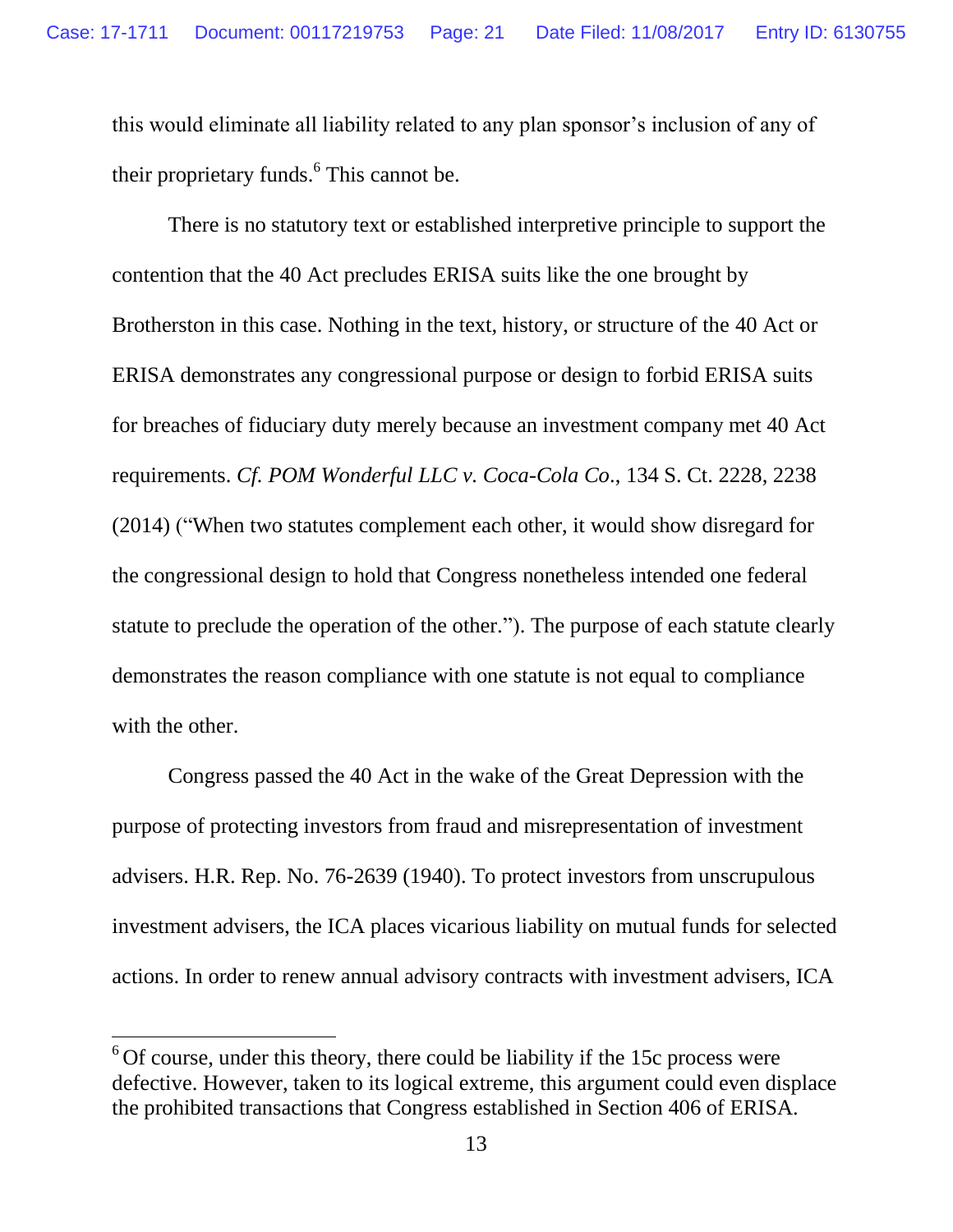section 15(c) requires that directors of mutual funds evaluate the information reasonably necessary to analyze advisory contracts and then conduct an in-person vote where the majority of the directors must approve the renewal. 15 U.S.C. § 80a-15(c). Courts use the "*Gartenberg* factors" to analyze what is "reasonably necessary": 1) the nature and quality of the adviser's services; 2) the adviser's costs in rendering the services; and 3) whether the cost was disproportionate to the services rendered. *Gartenberg v. Merrill Lynch Asset Mgmt*., 694 F.2d 923, 930 (2d Cir. 1982). The *Gartenberg* factors essentially require only a determination that fees are related and not disproportionate to the services rendered, but no more than that. When the factors are applied to Section 15(c), they provide an extremely low bar for the documents that directors must analyze in deciding to renew adviser contracts.

In contrast, "[o]ne of ERISA's principal goals is to afford appropriate protection to employees and their beneficiaries with respect to the administration of employee welfare benefit plans." *Merrimon,* 758 F.3d at 50. Congress "establish[ed] standards of conduct, responsibility, and obligations for fiduciaries." ERISA § 2(b), 29 U.S.C. § 1001(b). In this manner, fiduciaries are held accountable for their decisions, thereby fostering ERISA's primary goal of protecting employees' benefits. *See supra* at pp. 4-8. Under ERISA, the duties owed by fiduciaries to plan participants and beneficiaries "are those of trustees of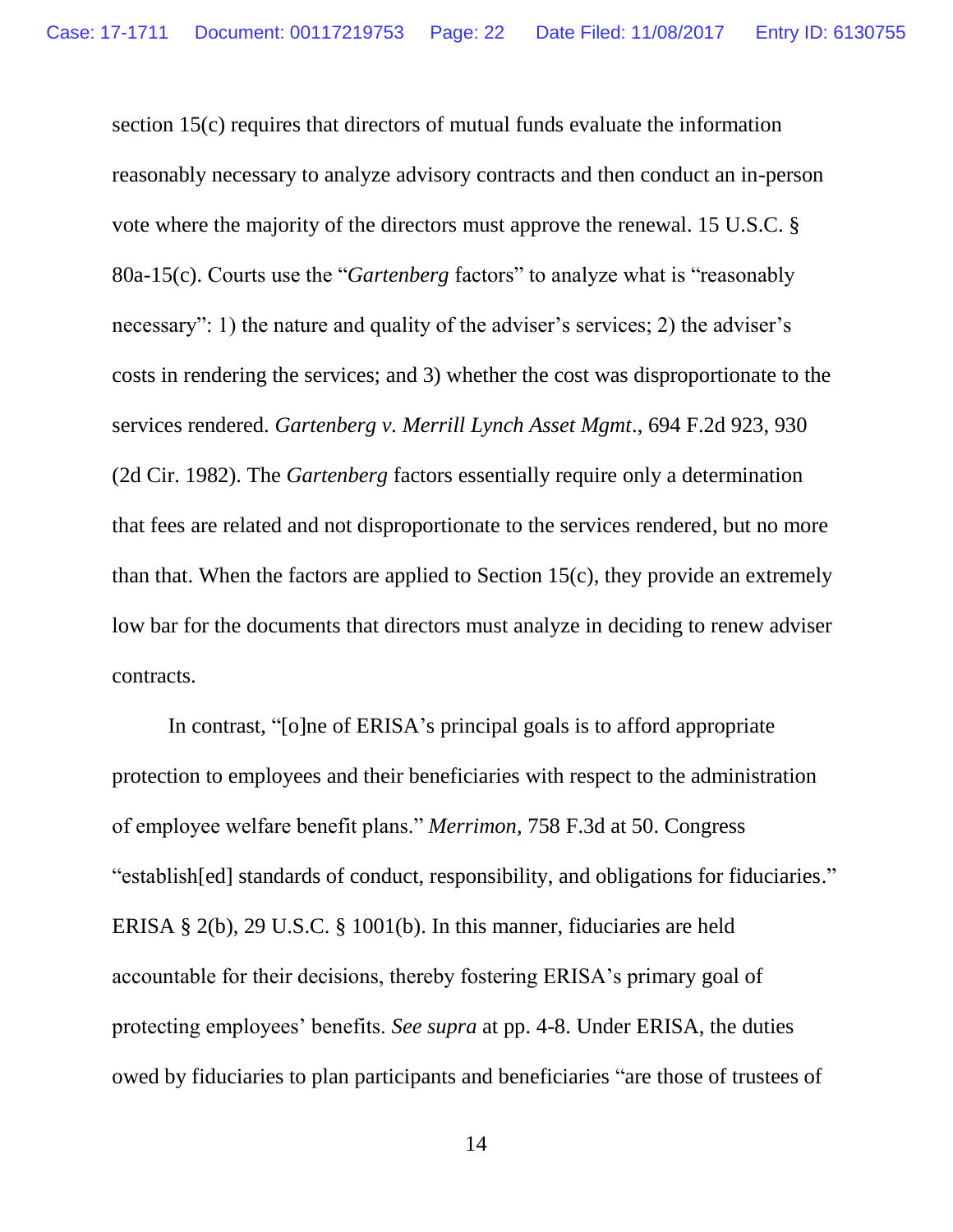an express trust—the highest known to the law." *Donovan v. Bierwirth*, 680 F.2d 263, 271, 272 n.8 (2d Cir. 1982).

Because ERISA was enacted more than thirty years after the ICA, ERISA's primacy over retirement plans should be even more obvious. If Congress had intended that compliance with the 40 Act satisfied ERISA's strict fiduciary standards, surely it would have said so.<sup>7</sup> *See Russello v. United States*, 464 U.S. 16, 25 (1983) ("Language in one statute usually sheds little light upon the meaning of different language in another statute, even when the two are enacted at or about the same time."). Congress did not.

The requirement that ICA section 15(c) imposes on mutual funds is the minimal standard for compliance with SEC regulations; it merely requires directors of a mutual fund to affirmatively approve the renewal of adviser contracts. Approval of adviser contracts has nothing to do with ERISA compliance. Thus, the Putnam Board of Trustees' compliance with section 15(c) through analysis of fee levels would never, alone, satisfy ERISA's prudence and loyalty standards. The ICA was never meant to protect retirement plans, and has never served that function. ERISA, unlike the ICA, statutorily requires anyone with significant control over a retirement plan to meet ERISA's fiduciary duties of loyalty and

 $7$  For example, Congress enacted ERISA's preemption provision that maintained state laws regulating insurance, banking, or securities, demonstrating that it was capable of distinguishing between different types of statutes. *See* ERISA § 514(b)(2)(A), 29 U.S.C. § 1144(b)(2)(A).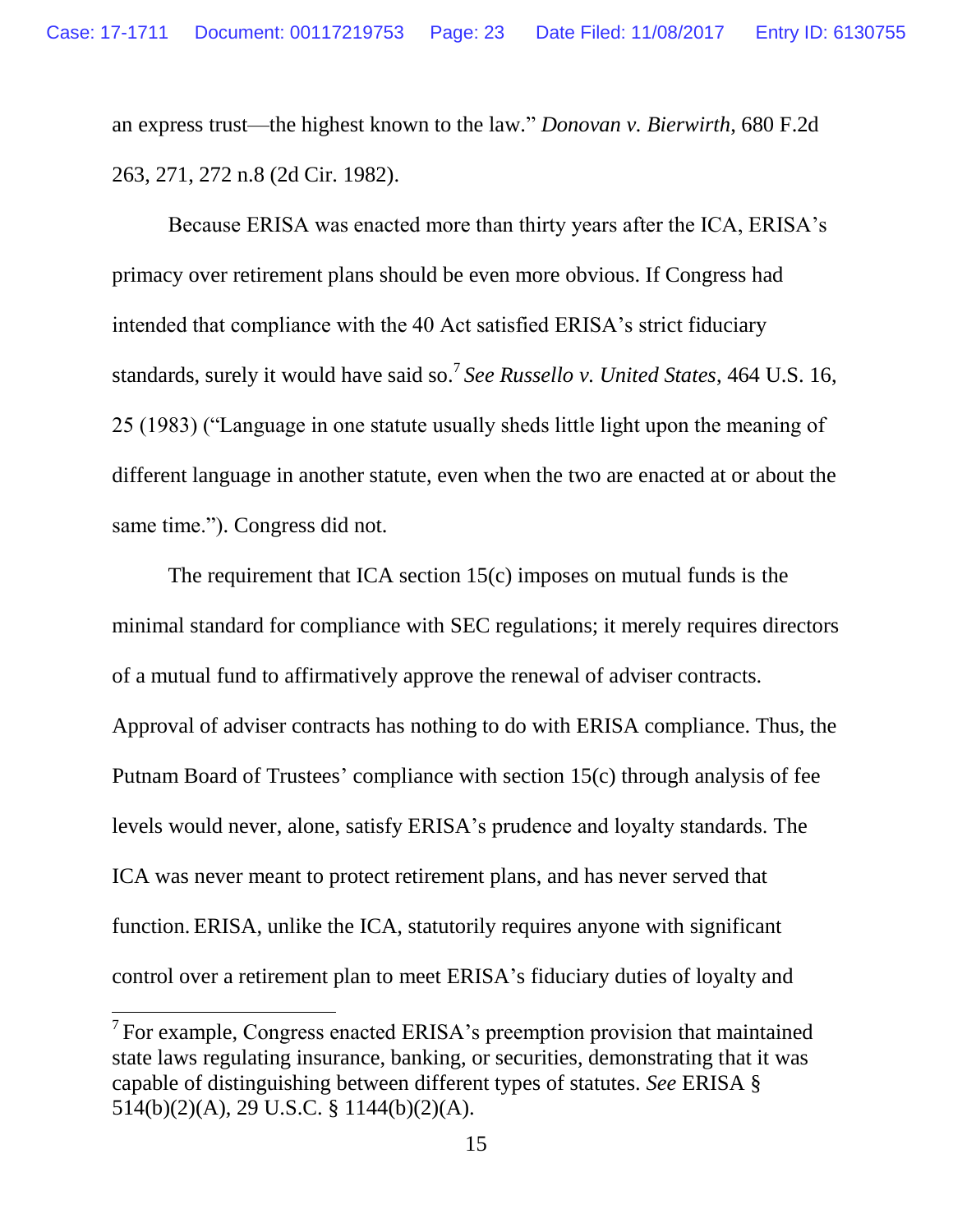prudence. *See* 29 U.S.C. § 1104. ERISA's standards are far higher than those of the

40 Act because ERISA's role is to protect an individual's retirement benefits. *See* 

*Nachman Corp. v. Pension Benefit Guar. Corp*., 446 U.S. at 375.

## **III. A SETTLOR'S CONTRIBUTIONS TO ERISA PLAN ACCOUNTS ARE NOT A DEFENSE TO CLAIMS FOR A TRUSTEE'S BREACH OF FIDUCIARY DUTY.**

As the settlor of the plan, Putnam made voluntary contributions to the plan and paid certain plan administrative fees. It argued, and the court seemed to agree, *Brotherston v. Putnam Invs., LLC*, No. 15-13825-WGY, 2017 U.S. Dist. LEXIS 48223, at \*21-27 (D. Mass. Mar. 30, 2017), that these contributions and payments are an appropriate defense to the breach of the duty of loyalty claim.

There is no doubt that settlor and fiduciary functions are separate. *See Spink*, 517 U.S. at 889-890 (stating that when employers undertake actions, such as adoption, modification, or termination of welfare plans, they do not act as fiduciaries, but instead are acting analogous to the settlors of a trust); *Hughes Aircraft*, 525 U.S. at 443 (same). Moreover, if there is a breach of fiduciary duty, nothing in ERISA permits the fiduciary to claim a set-off by the settlor to extinguish all or part of the claim. *See Nedd v. United Mine Workers of Am.*, 556 F.2d 190, 214 (3d Cir. 1977) ("Set-offs of trust funds are unavailable to trustees against their liability in another capacity."); *Ambromovage v. United Mine Workers*, 726 F.2d 972, 984 (3d Cir. 1984) ("under settled principles of trust law, a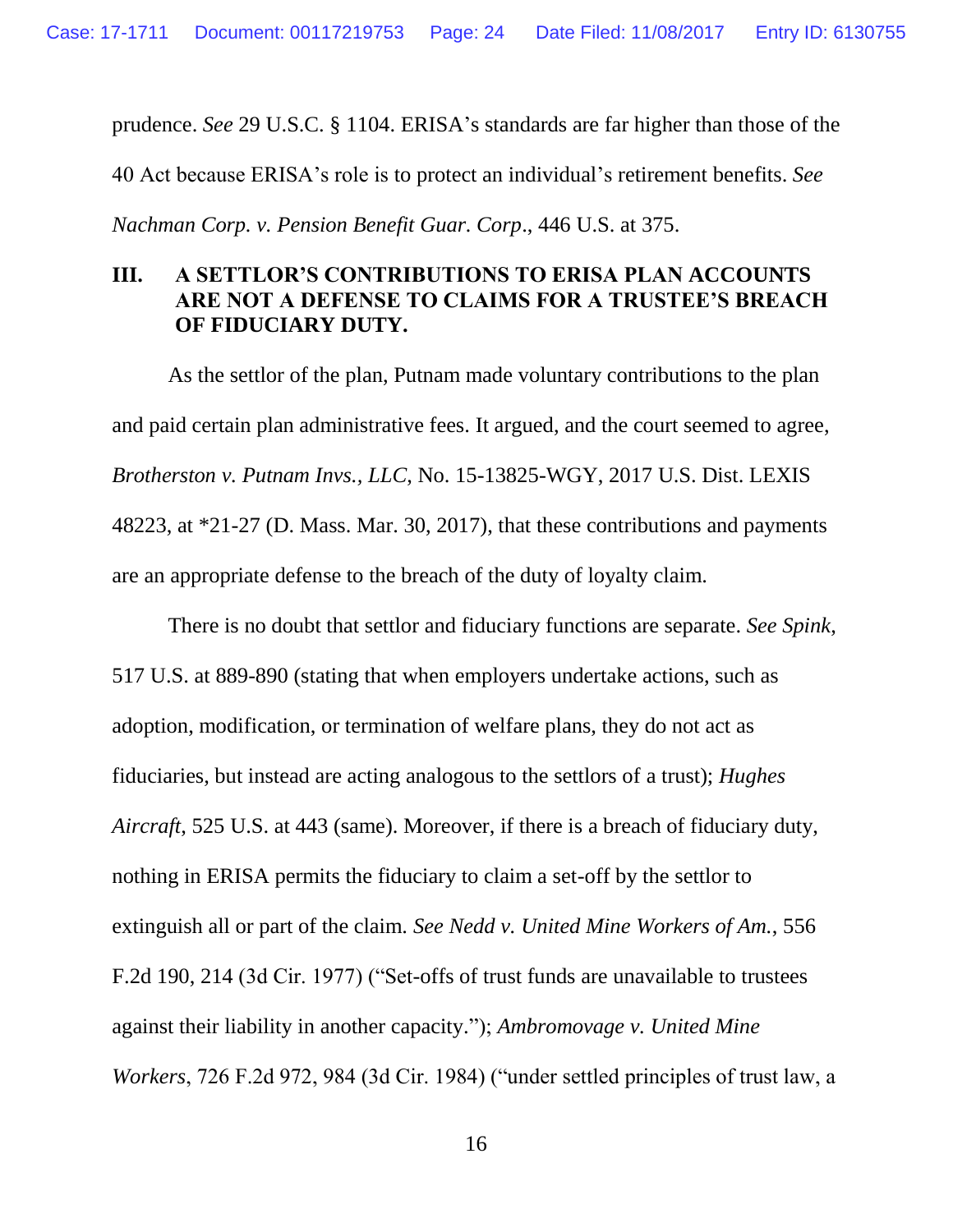settlor-trustee cannot set off the amount of his gifts to the trust against his liability for a subsequent breach of trust."). Indeed, the Restatement of Trusts contains rules concerning permissible set-offs against various trustee actions. Rstmt. 2d of Trusts § 252 (2012); *see also id*. §§ 213, 243, and 323. None of these rules, however, concerns a fiduciary extinguishing its liability through the actions of the settlor.

In addition, cases involving traditional trusts have held that trustees cannot set off the losses of some investments that breach a fiduciary duty with the profits from other investments that also breach that duty. *See Pa. Co. for Ins. on Lives and Granting Annuities v. Gillmore*, 59 A.2d 24, 37 (1948) ("A trustee who is liable for a loss occasioned by one breach of trust cannot reduce the amount of his liability by deducting the amount of a gain which has accrued through another and distinct breach of trust.") (quoting Restatement of Trusts § 213) (internal quotation marks omitted). The *Gillmore* court also quoted a companion principle from the Restatement: "If the trustee is liable for a loss occasioned by a breach of trust in respect of one portion of the trust property, he cannot reduce the amount of his liability by deducting the amount of gain which has accrued with respect to another part of the trust property through another and distinct transaction which is not a breach of trust." *Id.* (internal quotation marks omitted). In short, the sort of balancing of gains and losses proposed by the Defendants-Appellees has no place in trust law.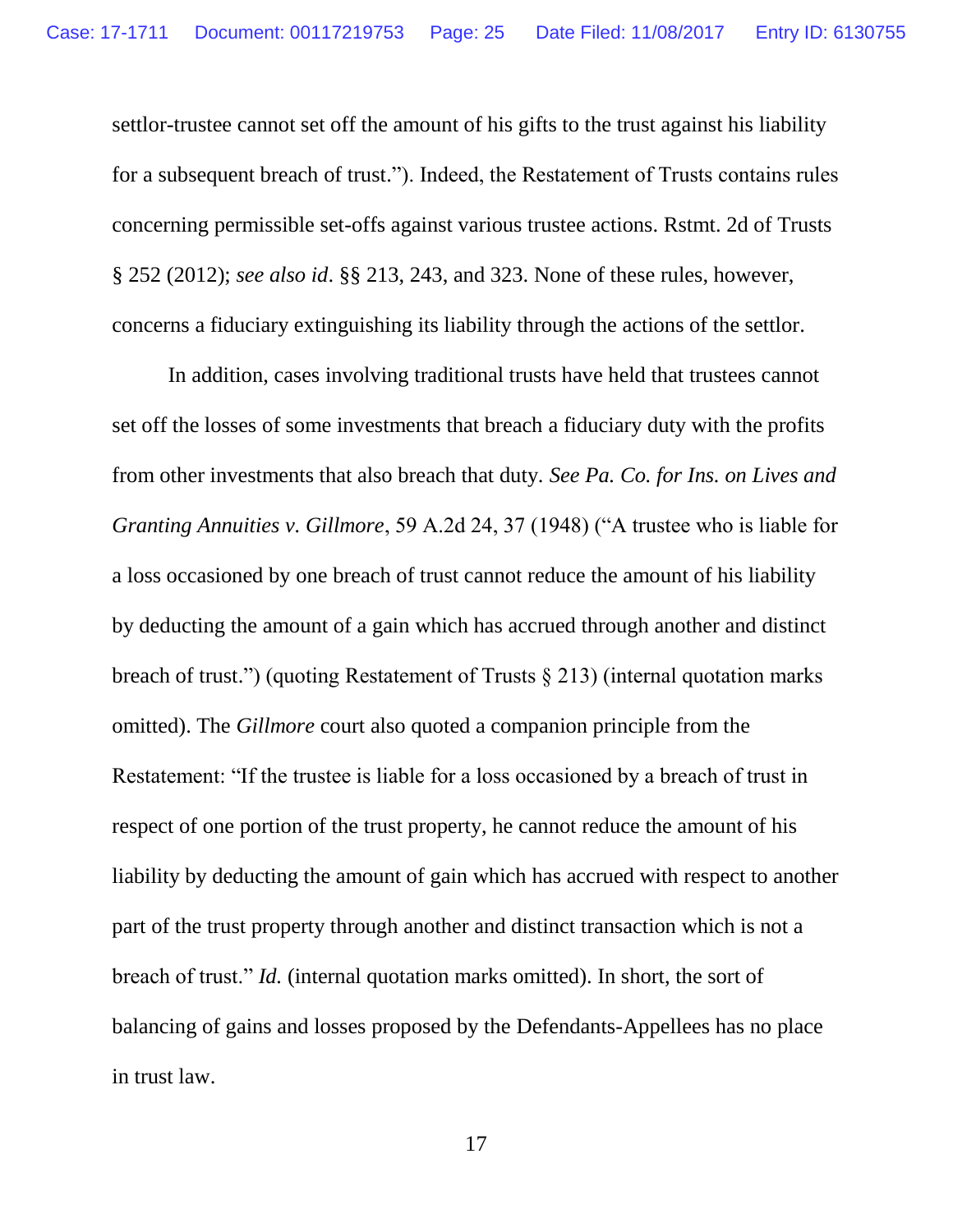Furthermore, the court's concern with unjust enrichment is misplaced. *See Brotherston*, 2017 U.S. Dist. LEXIS 48223, at \*26. Generous contributions to employee retirement plans are made for business reasons such as attracting and retaining employees and for the tax breaks the employer receives. Moreover, Putnam does not contribute funds directly to individual employee accounts. Rather, pursuant to the Putnam Retirement Plan, the CEO of Putnam Investments is authorized to make discretionary contributions, "paid to the trustee" and not to individuals. Def. Decl. re Mot. for Summ. J. Ex. 5 § 5.2, ECF No. 92. Such contributions are not made on an individual basis but, instead, are made based on the classes of participants established by the plan. *Id.* They do not benefit the individuals' account balances the way that lower fees can. Defendants-Appellees' suggestion that such contributions can either set off losses due to a fiduciary's breach or lead to unjust enrichment of beneficiaries is a *non sequitur*. This argument would be tantamount to a trustee claiming that losses due to the trustee's breach should be balanced against a settlor's generosity in funding the trust; nothing in the Restatement of Trusts or the cases it consults suggests that trust law and principles require courts to inquire into whether such a situation could unjustly enrich beneficiaries.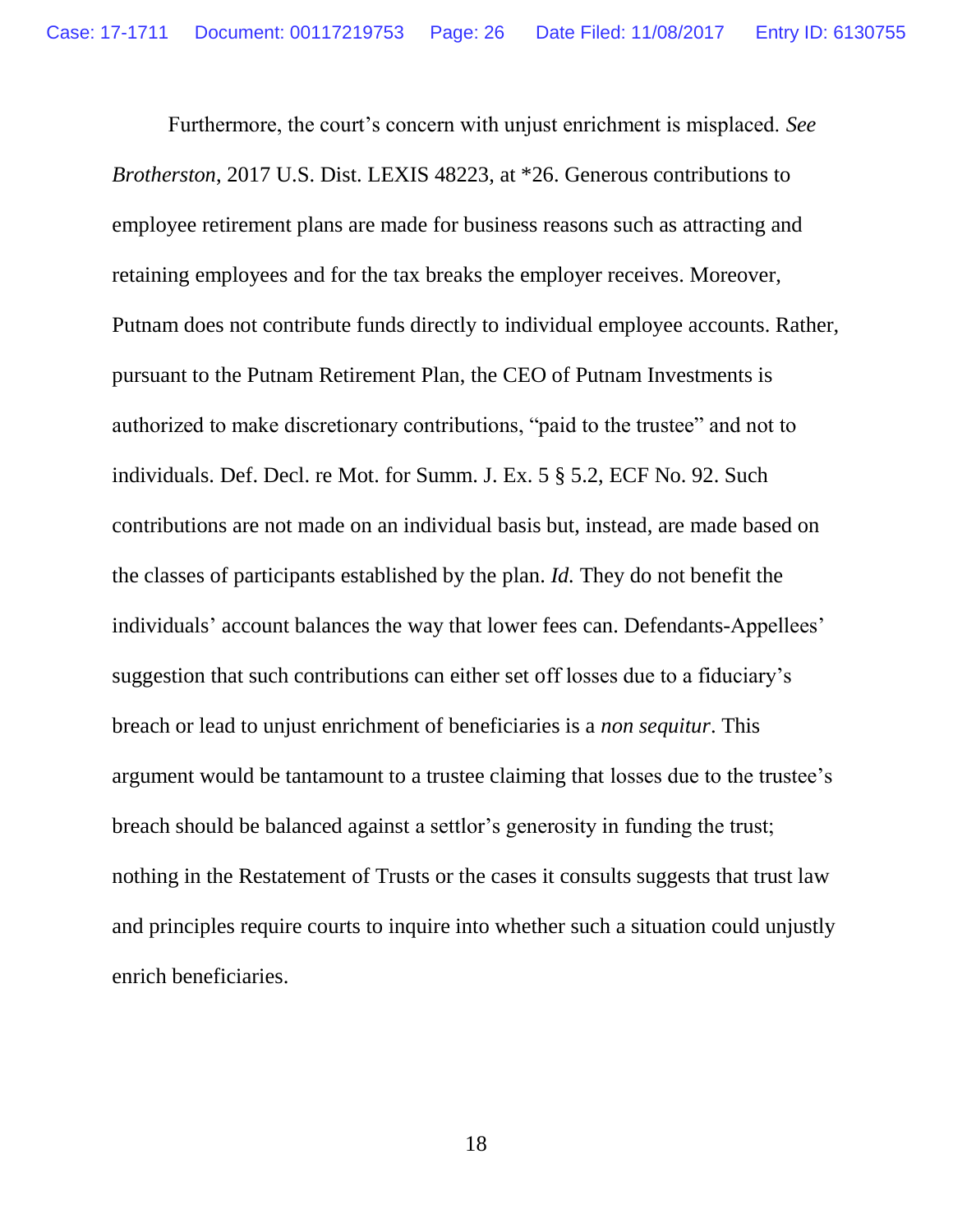Case: 17-1711 Document: 00117219753 Page: 27 Date Filed: 11/08/2017 Entry ID: 6130755

### **CONCLUSION**

For the foregoing reasons, the court should reverse the district court's order

and remand for further proceedings.

Dated: November 8, 2017 Respectfully submitted,

/s/ Mary Ellen Signorille Mary Ellen Signorille\* msignorille@aarp.org William Alvarado Rivera AARP Foundation Litigation 601 E Street, NW Washington, DC 20049 (202) 434-2060 *\*Counsel of Record*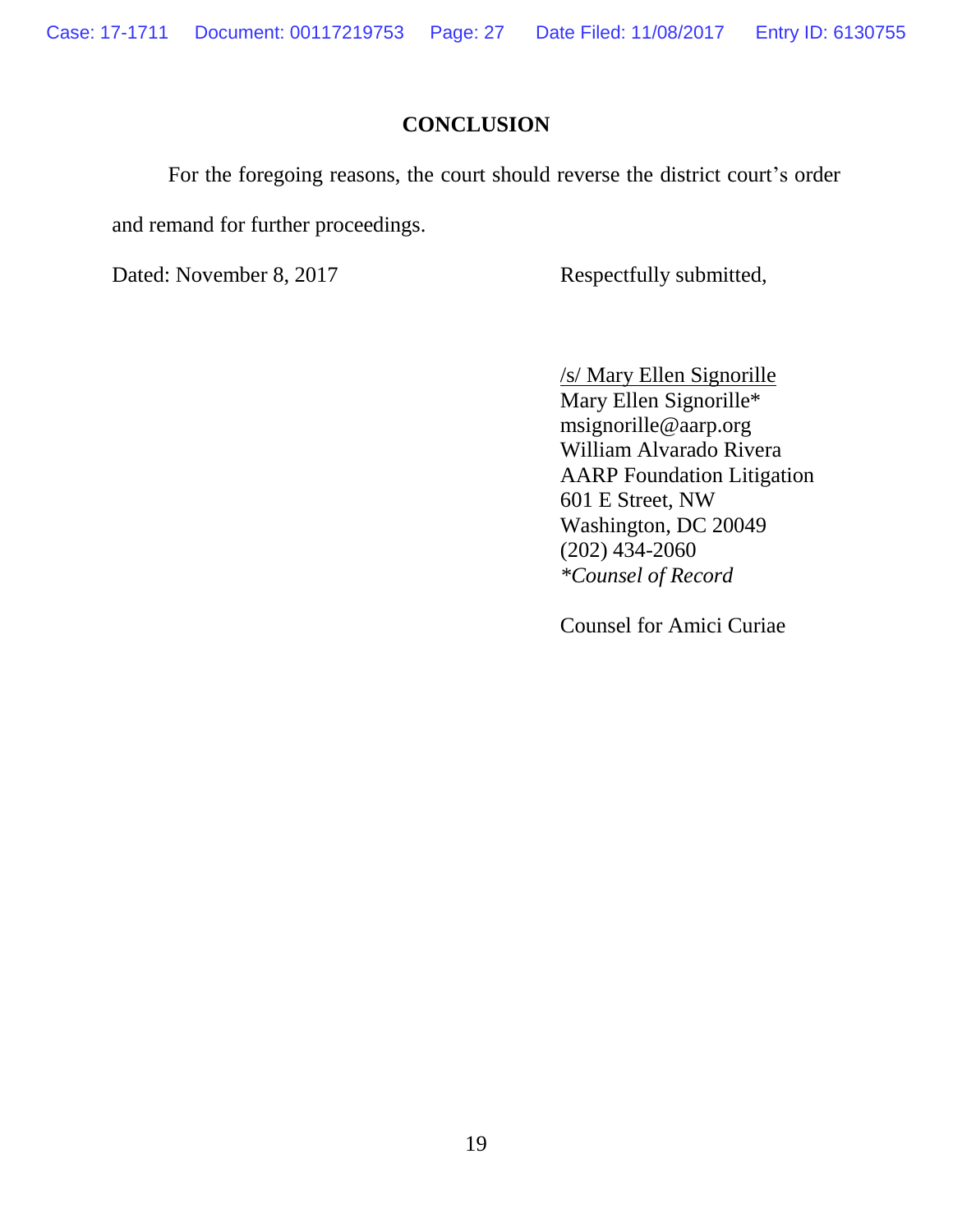### **CERTIFICATE OF COMPLIANCE**

- 1. This brief complies with the type-volume limitation of Fed. R. App. P.  $32(a)(7)$  because the brief contains 4,271 words, excluding the parts of the brief exempted by Fed. R. App. P.  $32(a)(7)(B)(iii)$ .
- 2. This brief complies with the typeface requirements of Fed. R. App. P.  $32(a)(5)$  and the type style requirements of Fed. R. App. P.  $32(a)(6)$  because it has been prepared in a proportionally spaced typeface using Microsoft Word in 14 point Times New Roman font.

Dated November 8, 2017 /s/ Mary Ellen Signorille Mary Ellen Signorille\* msignorille@aarp.org William Alvarado Rivera AARP Foundation Litigation 601 E Street, NW Washington, DC 20049 (202) 434-2060 *\*Counsel of Record*